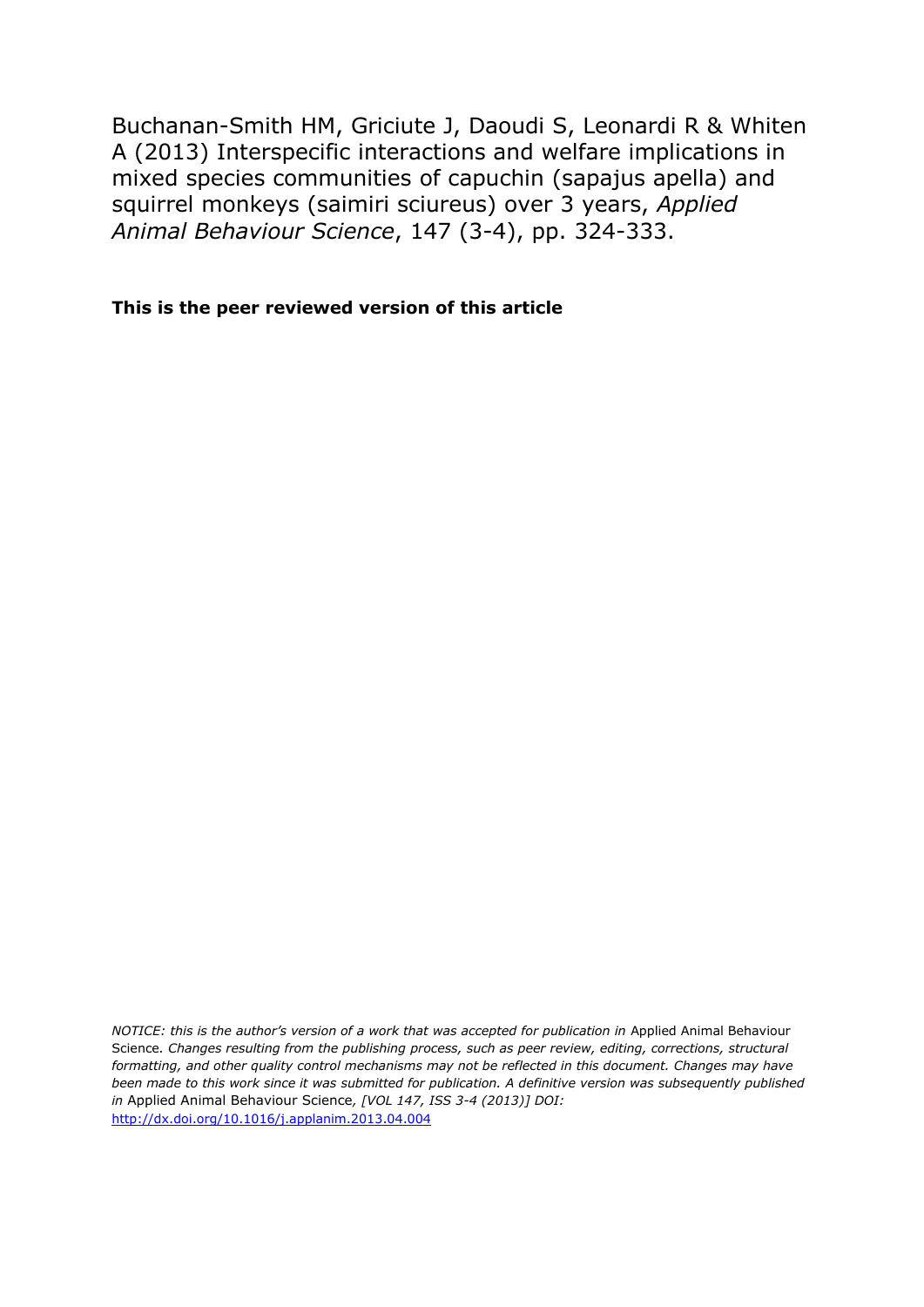**Please e-mail [h.m.buchanan-smith@stir.ac.uk](mailto:h.m.buchanan-smith@stir.ac.uk) for a personal copy of thsi article pubished in Applied Animal Behaviour Science 147, 324-333 (2013)**

**Interspecific interactions and welfare implications in mixed species communities of capuchin (***Sapajus apella***) and squirrel monkeys (***Saimiri sciureus***) over 3 years**

Hannah M. Buchanan-Smith<sup>1\*</sup>, Joana Griciute<sup>1</sup>, Sophia Daoudi<sup>1</sup>, Rebecca Leonardi<sup>1</sup> and Andrew Whiten<sup>2</sup>

<sup>1</sup> Behaviour and Evolution Research Group and Scottish Primate Research Group, Psychology, School of Natural Sciences, University of Stirling, Stirling, Stirlingshire, FK9 4LA, Scotland <sup>2</sup> Centre for Social Learning, and Cognitive Evolution and Scottish Primate Research Group, School of Psychology, University of St. Andrews, St Andrews, Fife, KY16 9JP, Scotland

\*Corresponding author.

Tel.: +44 01786 467674

Fax: +44 01786 467641.

E-mail address[: h.m.buchanan-smith@stir.ac.uk](mailto:h.m.buchanan-smith@stir.ac.uk) (H.M. Buchanan-Smith).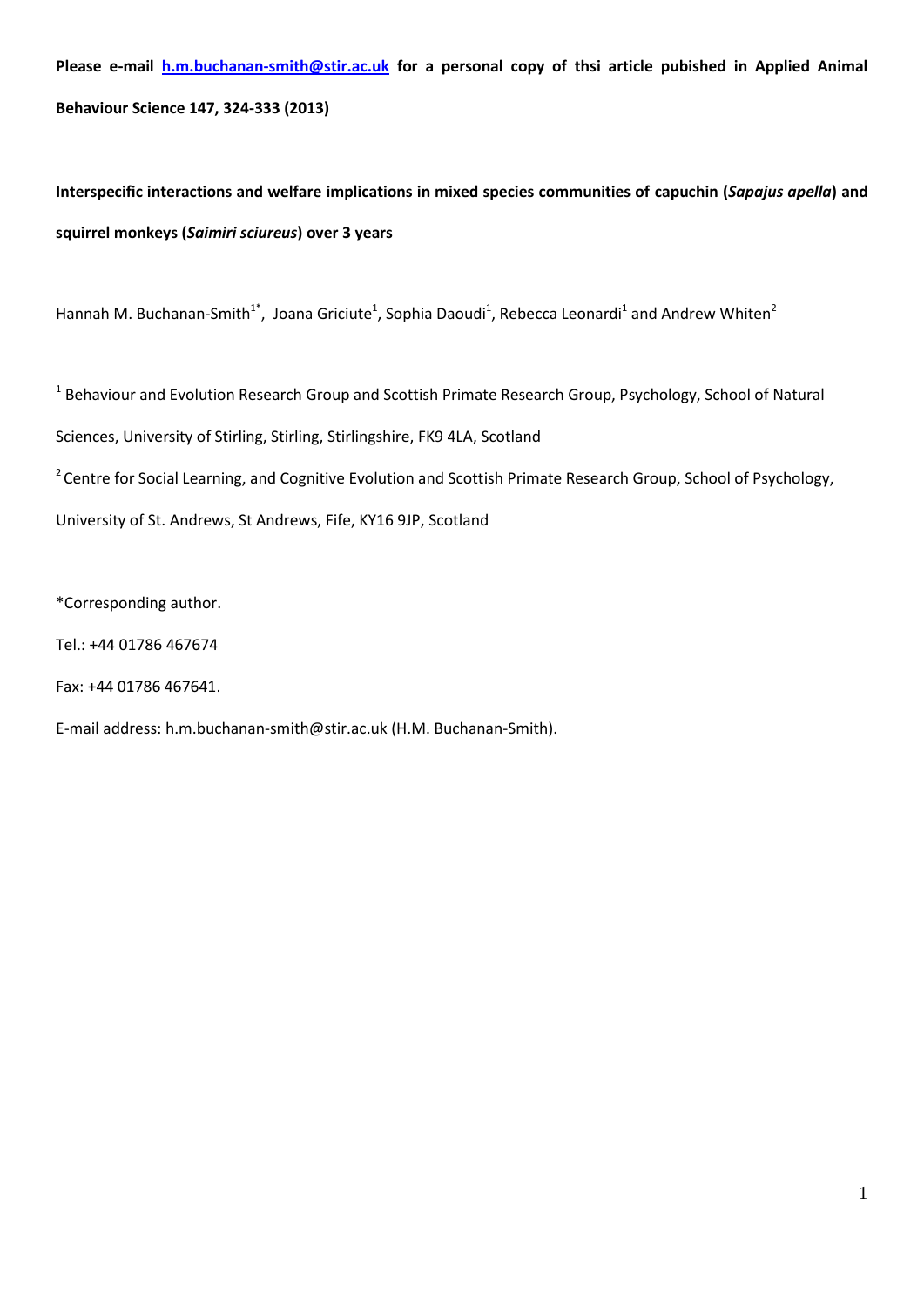#### **ABSTRACT**

Species have complex relationships with others in the wild, and some such as capuchin (*Sapajus apella*) and squirrel monkeys (*Saimiri sciureus*) naturally choose to associate with each other. There are a number of benefits of exhibiting such species in correspondingly mixed communities in captivity to enhance welfare through increased social complexity, which is potentially environmentally enriching in restricted captive enclosures. Monitoring the interactions between species is critical, however, particularly when members of one species are considerably larger and potentially more aggressive than the other. We report on the frequency and nature of interspecific interactions between *S. apella* and *S. sciureus* during four time periods over 3 years (2008-2010) following the formation of two mixed species groups at the 'Living Links to Human Evolution' Research Centre in Edinburgh Zoo, Scotland. Both the rate and the distribution of interspecific interactions among aggressive, affiliative and neutral categories of behaviour varied over time (χ 2 =14.98, df=6, P<0.05). We predicted that *S. apella* would engage in more interspecific, particularly aggressive, interactions than *S. sciureus* than *vice versa*, as they are the larger, more social species and have a more pugnacious temperament. This was the case overall (t=3.3, df =3, P<0.05), and particularly in 2009 and 2010. We predicted that affiliative interactions would increase over time as the number of youngsters increased and as the youngsters grew up together, establishing equable relationships and "territorial" boundaries. The data did not support this prediction. Both the most affiliative and least aggressive interspecific interactions were observed following internal enclosure refurbishment in 2008 and hence we argue that good enclosure design and husbandry is the most important factor in promoting positive interactions between individuals in mixed species groups. We conclude that long-term monitoring is important, and when combined with appropriate husbandry and enclosure upkeep, the welfare of individuals is enhanced in mixed species groups by the presence of other species. **Key words**: Mixed species group; interspecific interactions; enclosure design, capuchin, squirrel monkey,

*Cebus*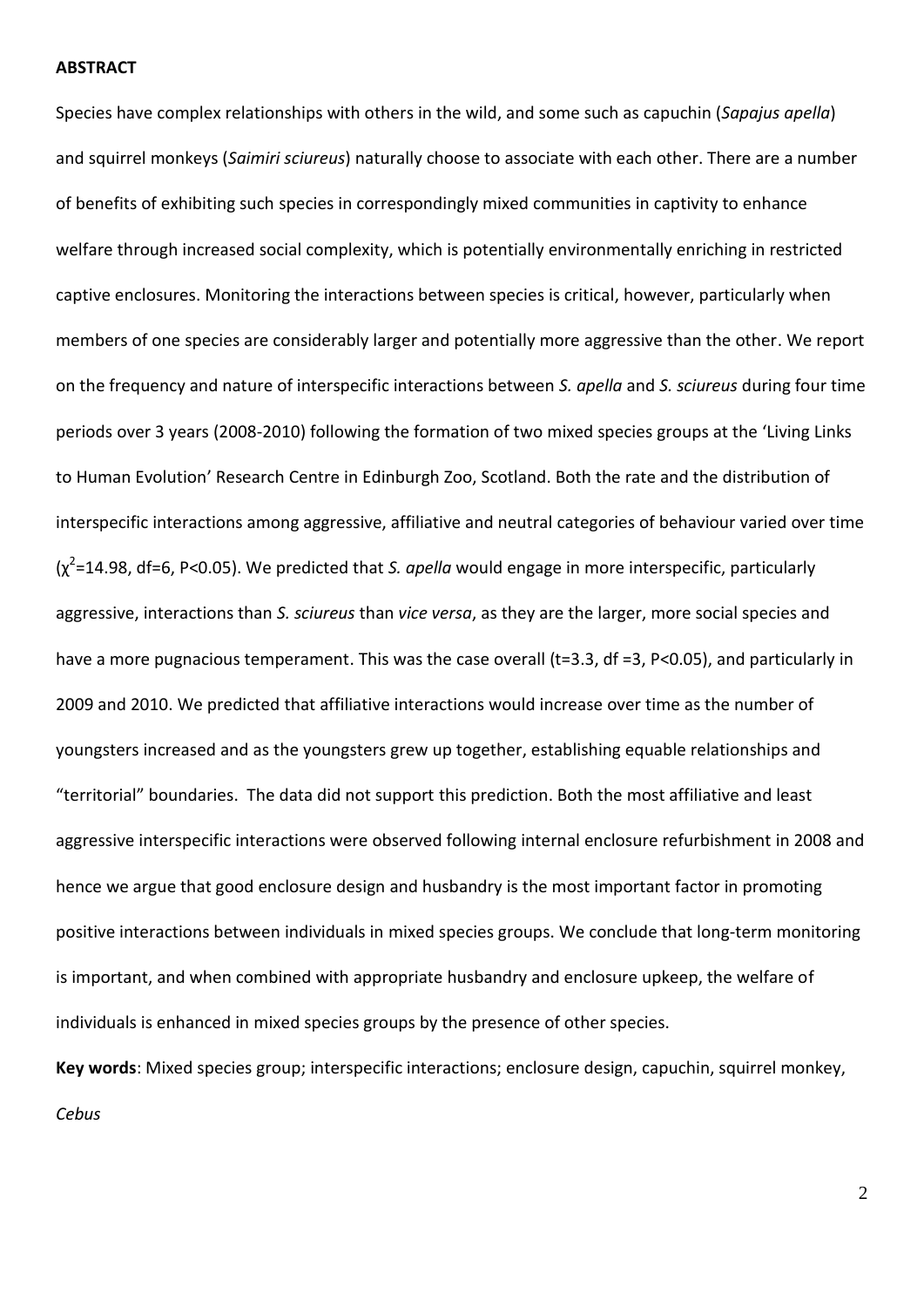#### **1. Introduction**

There are many components of animal welfare, and behaviour is an excellent indicator of an animal's overall welfare state. Behaviour is the ultimate phenotype – not only reflecting the animal's own individual decision making processes, it can also represent the expression of emotions (Darwin, 1982; Dawkins, 2004). Interspecific behaviour allows one to quantify the nature of relationships between individuals to determine their compatability. As Dawkins (2004) notes, recording behaviour is non-invasive (e.g. does not require breaking the skin), and in many cases it is also non-intrusive (the animal may not be disturbed in any way). As such behavioural measures of welfare are ideal for many studies.

Poole (1992) described four 'behavioural needs' of mammals and discussed them in relation to their welfare in captivity. These needs are security, appropriate environmental complexity, novelty and opportunities for achievement. They are not necessarily required for immediate survival or reproduction (c.f. food, water, sex), but are critically important for good welfare. If such needs are met, individuals may exhibit characteristics of what Poole (1997, p 116) operationally defined as a 'happy animal': one which is 'alert and busy (displays a wide behavioural repertoire), is able to rest in a relaxed manner, is confident (outward going and does not display fear towards non-threatening stimuli) and does not display abnormal behaviour. '

Buchanan-Smith (2010) described how Poole's (1992) behavioural needs can be met through careful design of captive enclosures and appropriate environmental enrichment. Animal staff should aim to provide environments that encourage animals to perform a diversity of normal (wild, desired) behaviours, throughout the whole environment provided. Such environments should prevent abnormal behaviours from developing and allow animals to build resilience to cope with challenges they face (Buchanan-Smith, 2010). It is also helpful to consider concepts additional to Poole's four behavioural needs of security, environmental complexity, novelty, and opportunities for achievement - notably those of choice and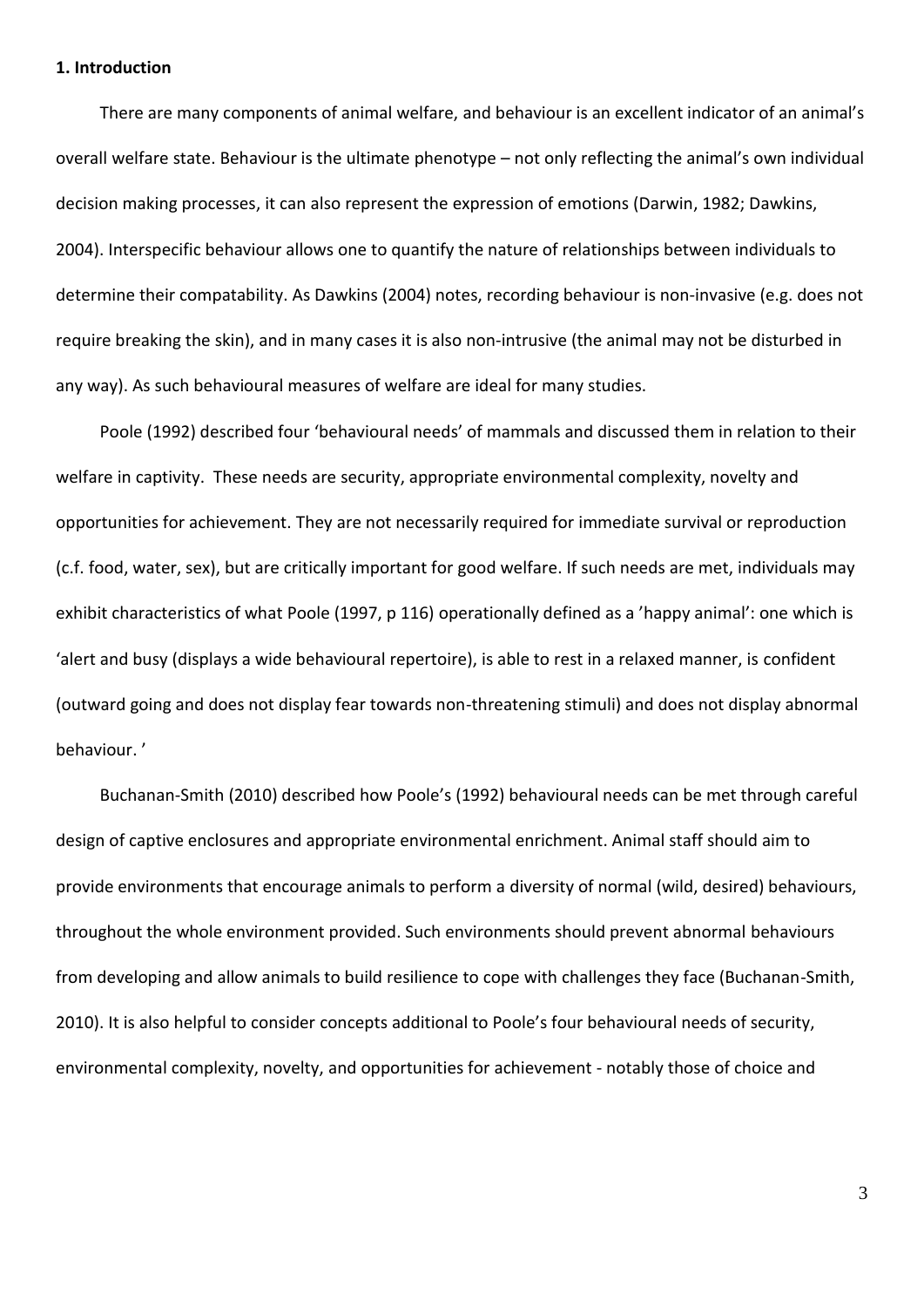control and their relationship with predictability - in order to promote good welfare (Bassett and Buchanan-Smith 2007; Buchanan-Smith, 2010; Buchanan-Smith and Badihi, 2012).

The provision of appropriate environments generally focuses on physical aspects (e.g. enclosure size, furnishings), food enrichment (e.g. presentation, variety, processing), and cognitive/occupational enrichment (e.g. novel objects, foods puzzles), that may stimulate animal senses in a variety of ways (Buchanan-Smith, 2010). However, social enrichment is potentially the most important aspect for social species. Appropriate early social rearing is critical for developing skills and resilience in primates (Parker and Maestripieri, 2011). Interactions such as play and allogrooming contribute to positive emotions and hence improved welfare (Joint Working Group on Refinement, 2009). Companions can also buffer stress factors (e.g. Gust et al., 1994, Schaffner and Smith, 2005). Interactions with other animals can constantly change, providing a complex social situation, that may at times be unpredictable and socially challenging, and hence group dynamics require careful monitoring (Visalberghi and Anderson, 1993). Social enrichment is usually provided by compatible conspecifics but animals of other species also have the potential for improving animal welfare (Buchanan-Smith, 2012).

Housing individuals in mixed species groups is one such way to provide animals in zoos with complex social and physical environments, and is commonplace in many zoos (e.g. Veasey and Hammer, 2010 and see Sodaro, 2008 for a survey of mixed species housing of Neotropical primates). Mixed species exhibits have many potential benefits, particularly if the species naturally choose to associate in the wild (reviewed in Buchanan-Smith, 2012). The animals themselves are likely to be housed in a larger enclosure in mixed species exhibits than occurs in single species groups (e.g. Baker, 1992). The increases in physical activity observed (e.g. Buchanan-Smith, 1999; Heymann et al., 1996) and increased complexity and cognitive challenges may lead to improved welfare (Thomas and Maruska, 1996). Furthermore, zoo visitors may experience a more dynamic, interesting and more informative naturalistic exhibit than if the animals were housed in single-species groups. These are all key considerations in zoo design and management.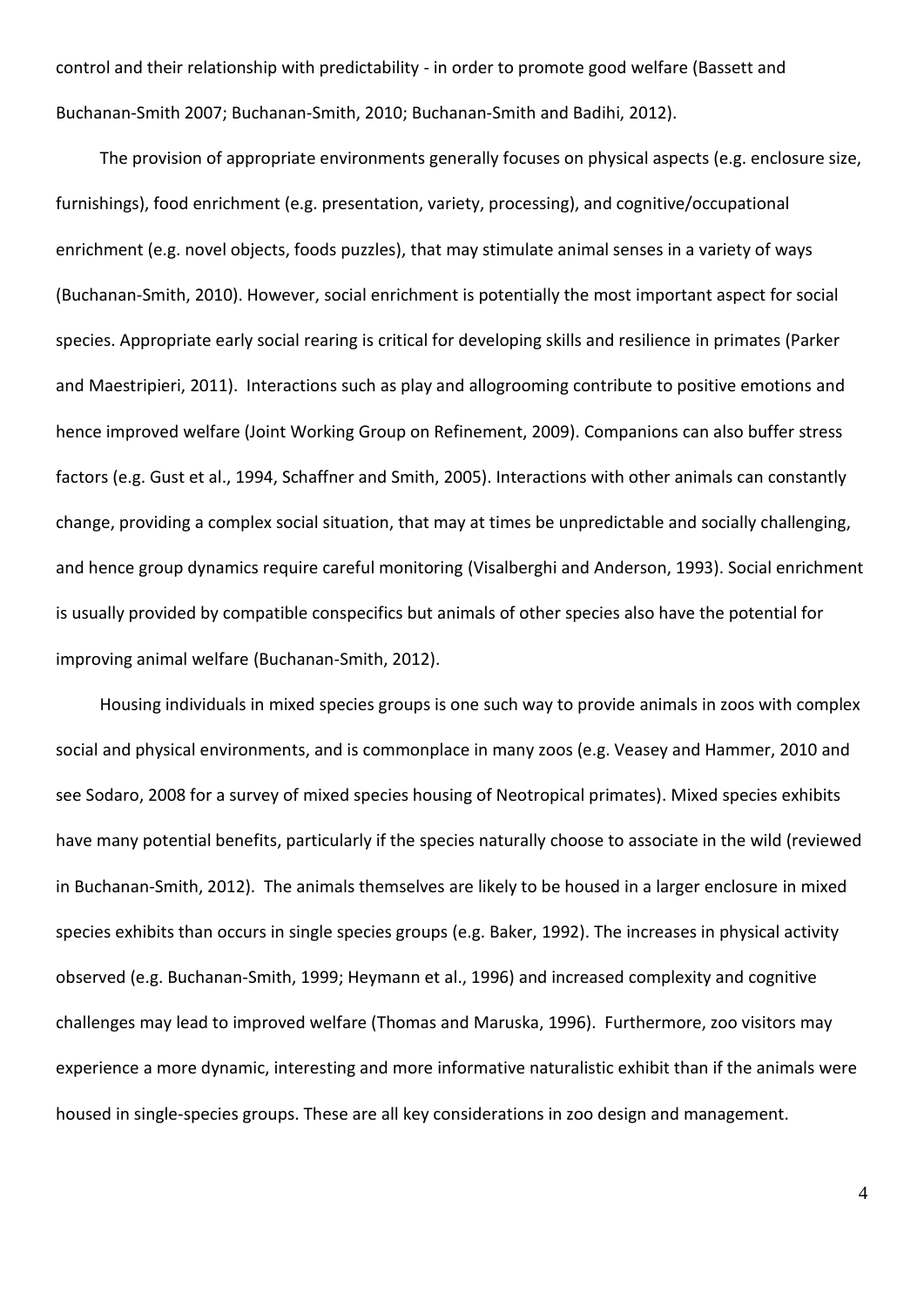In this paper we describe the results of our behavioural observations on interactions between two species – brown capuchins (*Sapajus apella* formerly of taxonomic name *Cebus,* Alfaro et al., 2012) and common squirrel monkeys (*Saimiri sciureus*) housed at the 'Living Links to Human Evolution' Research Centre in Edinburgh Zoo, in relation to their welfare. These two species form natural associations in the wild, spending up to 50% of their time in temporary but stable mixed species groups, and moving together for a few hours or on occasion up to 12 days (Podolsky, 1990). *S. apella* lives in groups with an average size of about 17 conspecifics (averaged from various field sites, Fragaszy et al., 2004). *S. sciureus* lives in larger groups of 30-70 conspecifics (Mitchell, 1994; Terborgh, 1983) although Boinski et al. (2003) report a lower average group size of 23 conspecifics. As such large group sizes are unlikely to be attainable in the captive environment, exhibiting these two species together increases overall group size and as such promotes social complexity.

It is critical to consider enclosure design carefully, to distribute resources so the animals do not compete over them, and to provide behavioural choice (Buchanan-Smith, 2012). Captivity changes animal behaviour. In space-restricted enclosures, animals are in closer proximity than they would be in the wild. With provisioning by humans, they also spend less time foraging, and as there is no predation, their behaviour can change accordingly, leaving more time for both intra- and interspecific interactions. Whilst these interactions can be very positive, providing a complex physical enclosure and the ability to avoid both conspecifics and heterospecifics helps to fulfil the animals' behavioural needs (Poole, 1992).

Monitoring interspecific interactions is particularly important as of all the naturally associating primate species, *S. apella* and *S. sciureus* have the highest relative difference in body size, with *S. apella* being much larger than *S. sciureus*. Adult male *S. sciureus* weigh only an average of 0.74kg, while *S. apella* males average 3kg (Jack, 2007). In addition, *S. apella* are known to prey upon a range of animals, including primates (Carretero-Pinzón et al., 2008; Sampaio and Ferrari, 2005) and other mammals (e.g. Galetti, 1990; Izawa, 1990; Resende et al., 2003; Terborgh, 1983) although we are not aware of any reports of *S. apella*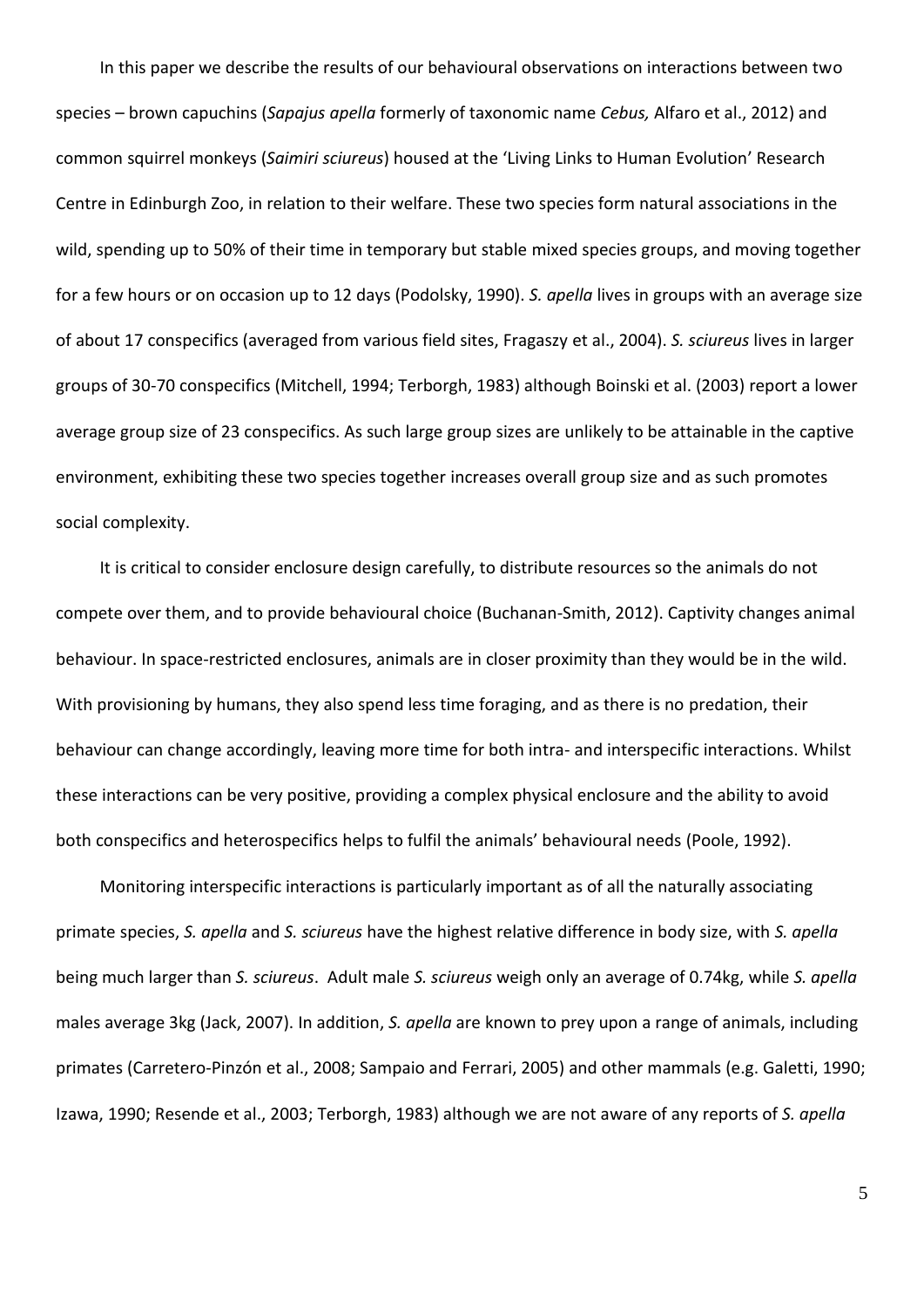attacking *S. sciureus* in the wild or in captivity. Providing opportunities for choice so species may separate into different enclosure areas may be particularly important for the *S. sciureus*, to allow them to feel secure.

To determine the success of social enrichment in the mixed species exhibit, we collected data using identical methods, over four time periods in 3 consecutive years on two mixed species groups following their initial mixing. The study was designed to allow us to explore whether, and if so how, the nature of interspecific interactions change, and we describe this in relation to enclosure refurbishment, mixed species group size, and number of youngsters. Larger-bodied animals are generally dominant to smaller bodied animals, both intraspecifically (Maynard Smith 1979) and interspecifically (primates: Heymann and Buchanan-Smith, 2000), but individual and species temperament may also play a vital role. Although both species are gregarious and form close social relationships with conspecifics, unlike *S. apella*. *S. sciureus* almost never allogrooms (Baldwin and Baldwin, 1981; Fragaszy et al., 2004). Further, *S. apella* are characterised by boldness and pugnacity that is evident as initiation of aggressive interspecific interactions, particularly if defending resources (Rose et al., 2003). Intestingly Leonardi et al. (2010) found that both *S. apella* and *S. sciureus* exhibited a similar rate of intraspecific aggression in single species groups but *S. apella* decreased intraspecific aggression in mixed species groups (from around 0.33/hr to 0.1/hr). Given the size differential, the more pugnacious temperament of *S. apella* than *S. sciureus*, and that in this study *S. sciureus* often took food from the indoor *S. apella* enclosure (but the reverse was not possible), it was predicted that *S. apella* would initiate more interactions, particularly aggressive interactions, than *vice versa*.

We were also interested to determine whether interactions would differ in relation to the number of youngsters. Youngsters of both species may be particularly susceptible to aggressive interactions, and adults may be more protective when they have young (Hardie et al., 2003). However, at Living Links, Leonardi et al. (2010) found that compared with adults, youngsters initiated more interspecific affiliative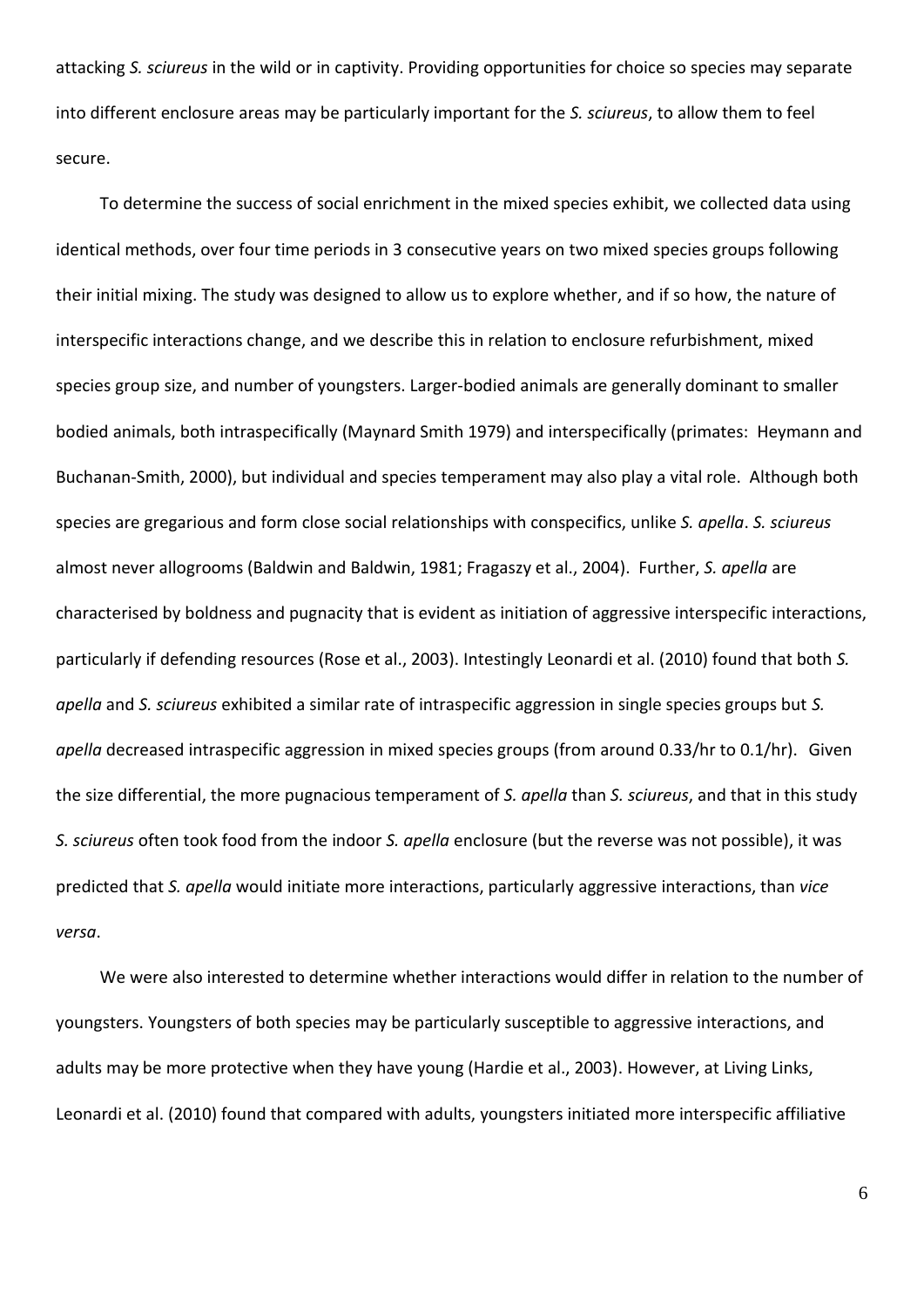and neutral interactions than expected by chance. As the number of youngsters increased over time, and youngsters grew up together, we predicted an increase in affiliative interactions and that less aggression would be observed as "territorial" boundaries between the species were established. By "territorial" we refer to a preferred area of the enclosure which one species will defend against the other if they attempt to enter it. This included resources such as wide horizontal branches that *S. apella* preferred to rest upon, and feeding stations in the *S. apella* indoor enclosures. We also explored changes in the nature of interspecific interactions following enclosure refurbishment (data partially published in Leonardi et al., 2010) and set these data in the longer-term context.

#### **2. Methods**

## *2.1 Study Animals, Housing and Husbandry*

We studied two mixed species groups of brown capuchin (*Sapajus apella,* formerly of taxonomic name *Cebus,* Alfaro et al., 2012) and common squirrel monkey (*Saimiri sciureus*) housed at the 'Living Links to Human Evolution' Research Centre, situated within the Royal Zoological Society of Scotland's Edinburgh Zoo (UK). The Centre was opened in May 2008 and our research spans four time periods over 3 consecutive years from 2008-2010. Enclosures for the two mixed species groups mirror each other and are named the 'West' and 'East' wings (Leonardi et al., 2010; MacDonald and Whiten, 2011). Each wing includes an indoor *S. sciureus* enclosure (5.5m x 4.5m x 6m high), to which only the *S. sciureus* are small enough to gain access, giving them control over when to associate, an indoor *S. apella* enclosure (7m x 4.5m x 6m high) which both species are able to enter, and a large shared outdoor enclosure of approximately 900m<sup>2</sup> (Leonardi et al., 2010). There are three exit/entrance routes between each indoor enclosure and the outer enclosures. Both species have free access between inner and outer enclosures except during routine husbandry such as cleaning and by request of researchers (Leonardi et al., 2010; MacDonald and Whiten, 2011). Video footage which shows the size and furnishings of the Living Links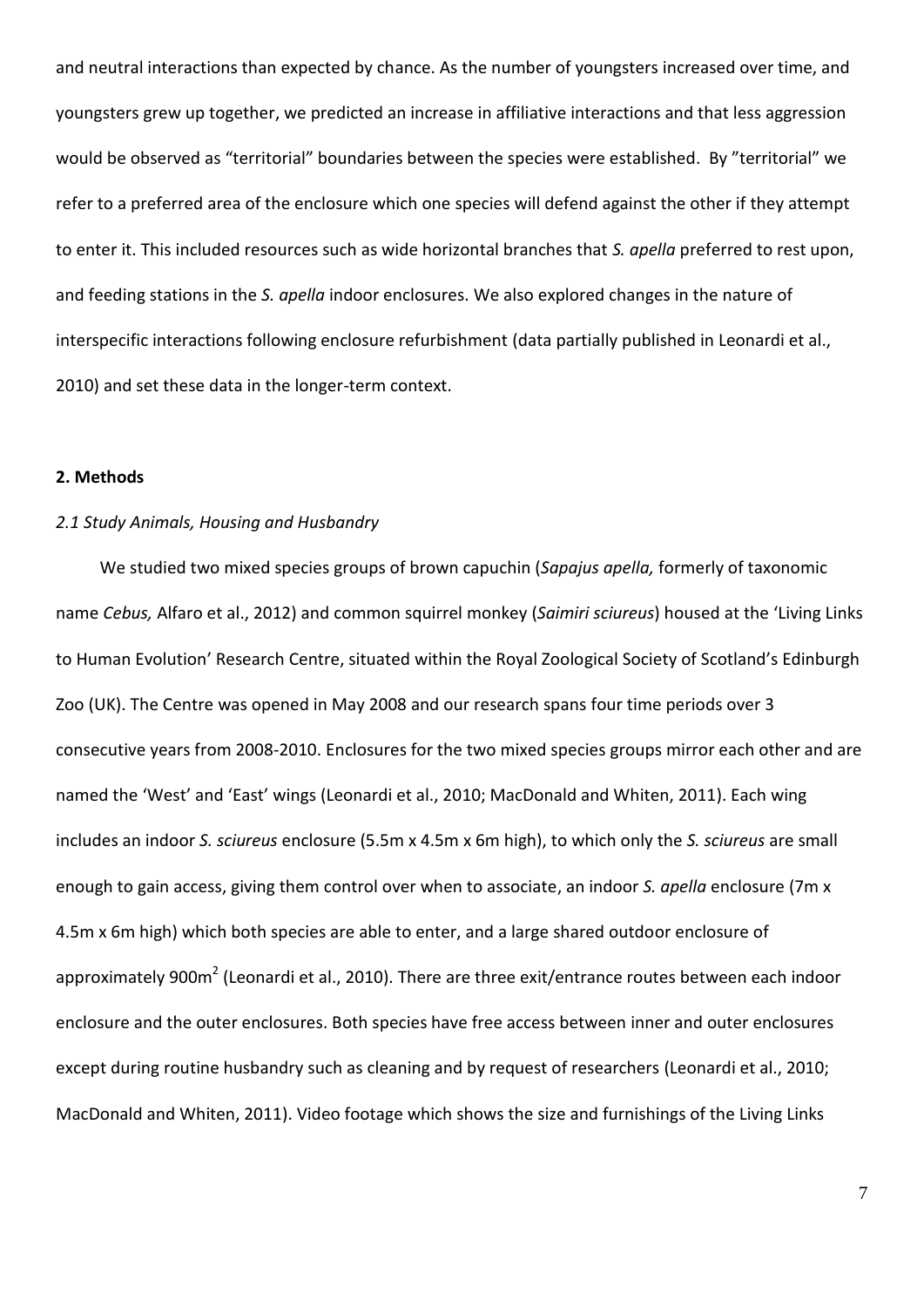enclosures, describes the important of choice, and clearly illustrates that individuals choose to be proximity with members of the other species is available at

#### [http://www.youtube.com/watch?v=fAksjSUmaWk.](http://www.youtube.com/watch?v=fAksjSUmaWk)

Daily routines were similar for all four observation periods, as detailed by Leonardi et al. (2010). There was the main morning and afternoon feed, and three to four scatter feeds distributed throughout the rest of the day. The diets for the two species were similar, but when fed indoors differed in size of items, amounts given and frequency of feeding particular foods between the two species. Food included a variety of chopped fresh fruits, vegetables, primate pellets, hard-boiled eggs, chicken, insects, and larvae (mealworms, locusts, crickets, etc., typically twice daily for *S. sciureus* in scatter feeds and at least twice a week for *S. apella*) and vitamin supplements (sprinkled on feed). Scatter feeds also include mixed seeds, nuts, raisins, and dates. Most food items were small, and could be carried by individuals of either species. Feeding stations in indoor enclosure could be monopolized by dominant individuals. Water was constantly available in automatic drinkers in the indoor enclosures and holding cages (Leonardi et al., 2010).

Data were collected during four time periods over 3 consecutive years (2008, 2009 and 2010) during July and August. Across the 3 years of studies, there were no major changes to the overall structure of indoor or outdoor enclosures. Following initial data collection in Phase 1 of 2008, observations were made in Phase 2 (refurbishment) following changes to the internal enclosure furnishings to improve their use, provide better resting/sleeping areas, reduce competition over preferred areas as well as improve access to feed sites, and improve ability for individuals to avoid con- and heterospecifics should they choose to (see Leonardi et al., 2010). As *S. apella* are particularly destructive, the enclosure required regular maintenance over the next four years but none was done directly before or during the 2009 or 2010 data collection. A major refurbishment of all the internal and external furnishings was required by 2012, replacing the major supports which had gradually deteriorated, and providing an improved structural network.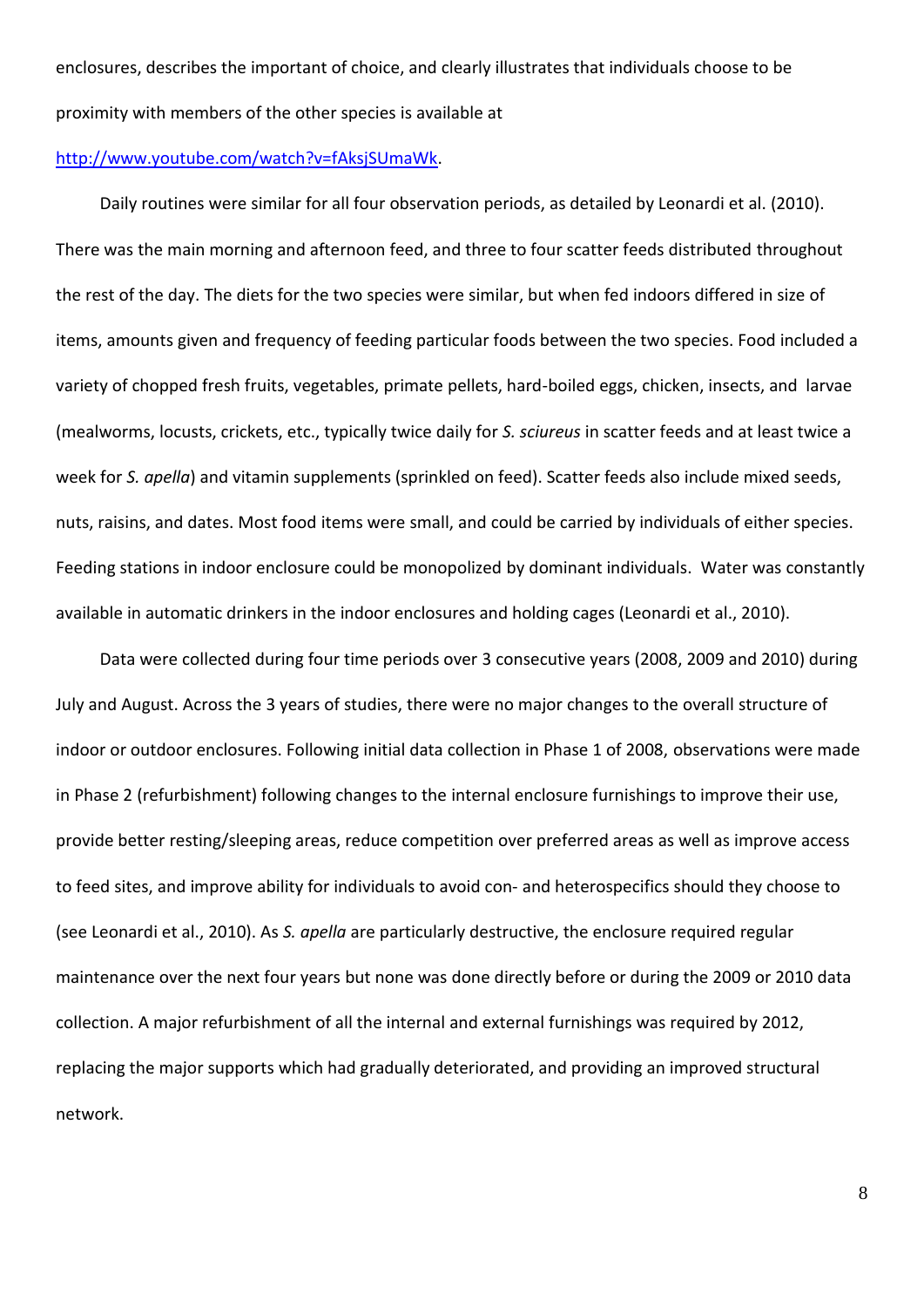The number and group composition of the West and East Wing inhabitants changed across the 3 years of study (see Table 1). There were the fewest youngsters in 2008 (six in each wing), with 9-11 youngsters in both subsequent years as the groups reproduced successfully. The total number of individuals observed each year varied from 22 to 24 in the West and 15 to 26 in the East. Only in 2010 in the West group was the ratio of *S. apella* to *S. sciureus* higher. Numbers varied as individuals were removed for husbandry purposes, to prevent intraspecific aggression or inbreeding, but each group contained several of the same individuals over the 3 years of data collection.

## *2.2 Procedure*

*Ad libitum* sampling was used to record all occurrences of interspecific interactions using a set format recorded directly to Dictaphone (following Leonardi at al., 2010). Observations were divided equally between West and East wings, were made in both indoor and outdoor shared areas. In 2008, 64h of data were collected by RL split into two phases (39h in Phase 1 pre- refurbishment; 25h in Phase 2, postrefurbishment – refurbishment is described above). These 2008 data were collected shortly after relocation to the new Living Links Centre and mixed species group formation (see Dufour et al., 2011). Identical data collection methods were used in 2009 (42h by SD) and 2010 (20h by JG). Inter-observer reliability (IOR) was assured by observers learning from each other and the project leader (HMB-S) whilst observing the monkeys, and detailed unambiguous descriptions being available. No formal IOR calculations were feasible on each interaction type due to low occurrence. Rates per hour of all interspecific interactions were calculated but it is noted that these are an underestimate of true rates as the monkeys were distributed throughout several enclosures while the observer could only view one enclosure at any time (Leonardi at al., 2010). However, the ratio of aggressive:affiliative:neutral interactions is unaffected by this limitation and allows comparison of the distribution of the nature of interactions between time periods and groups. When recording interspecific interactions, we noted the details of the event, the type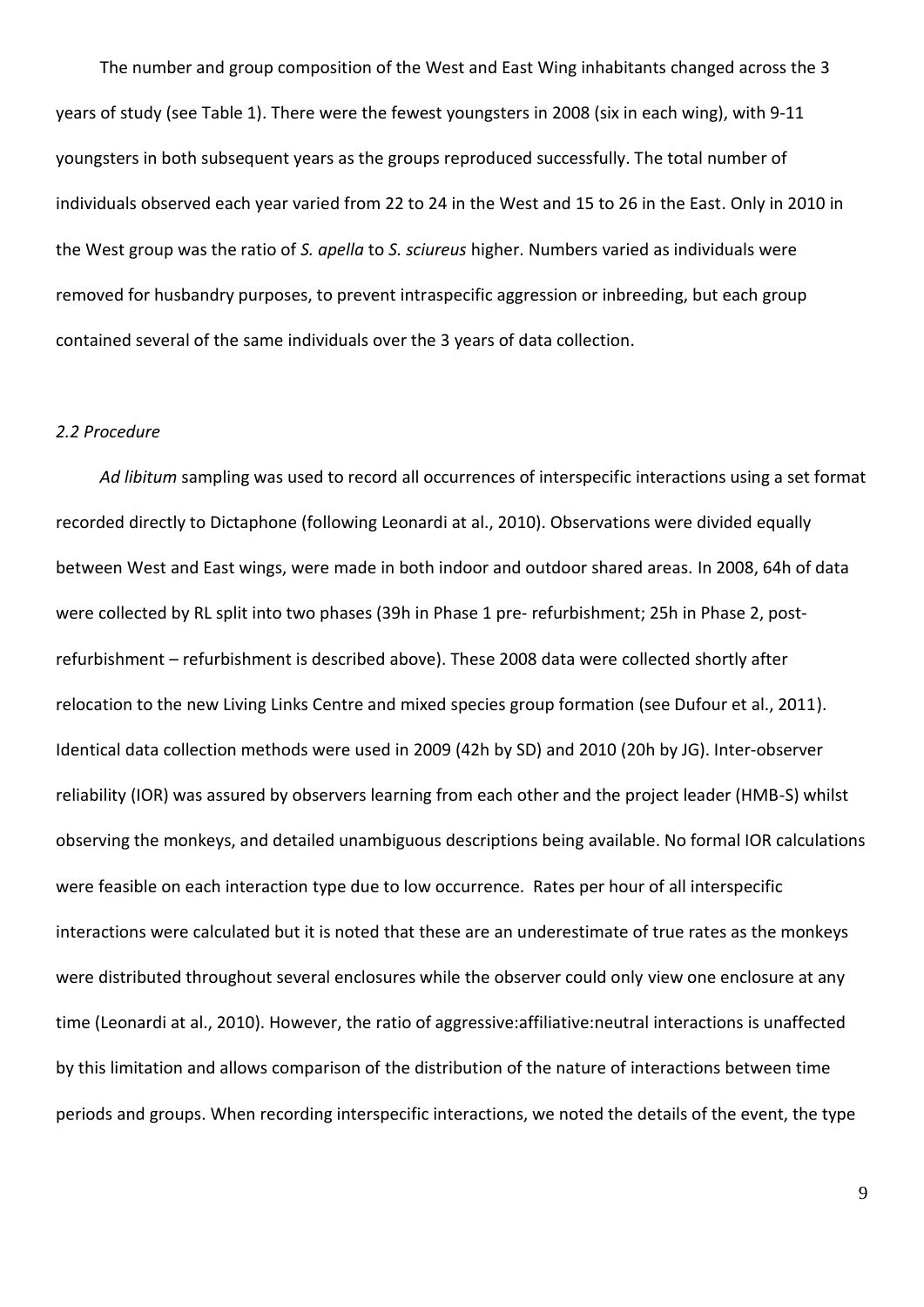of interaction, along with the direction of the interaction, the response to it, and when possible, the individuals involved (Tables 2-4 following Leonardi at al., 2010). Only categories observed more than once are detailed. Individual *S. sciureus* were identified by colour coded beads on necklaces; *S. apella* were distinctive enough without the aid of identification markings. Rates of interaction type, per individual (excluding carried infants), per hour were calculated and correlated (Pearson) with number of young. Paired sample t-tests were used to compare species in the rate of interactions per hour. Scan data taken at ≥15 min intervals were collected in 2008 and 2009 to provide an estimate of the percent of time spent in shared enclosure areas. All data collection for this study was conducted when no husbandry or research activity (e.g. positive reinforcement training or cognitive testing) was in process. The research was approved by the University of Stirling Psychology Ethics Committee and abided by the Association for the Study of Animal Behaviour Ethical Guidelines (ASAB, 2006).

#### **3. Results**

## *3.1 The rate of interspecific interactions and type of interactions across years*

Individuals of both species spent an estimated 80% of their time in the shared indoor and outdoor enclosure areas together (2008 and 2009 scan data), and the *S. sciureus* used the *S. apella* indoor enclosure across all 3 years in both West and East wings. There was variation in the total number and type of interspecific interactions (West and East combined) across the four periods of observations. In 2008 Phase 1, there was a rate of 2.5 interactions/hr, similar to Phase 2 at 2.2/hr. In 2009 the rate decreased to 1.1/hr but in 2010, the rate returned to 2008 levels (2.4/hr). We predicted that affiliative interactions would increase over time and that less interspecific aggression would be observed as "territorial" boundaries between the species were established (see Introduction). The percentage of observations of aggressive, affiliative and neutral interactions are presented in Fig. 1 (West and East separately) and Fig. 2 (combined data). During the four time periods of observations the frequencies of the types of interspecific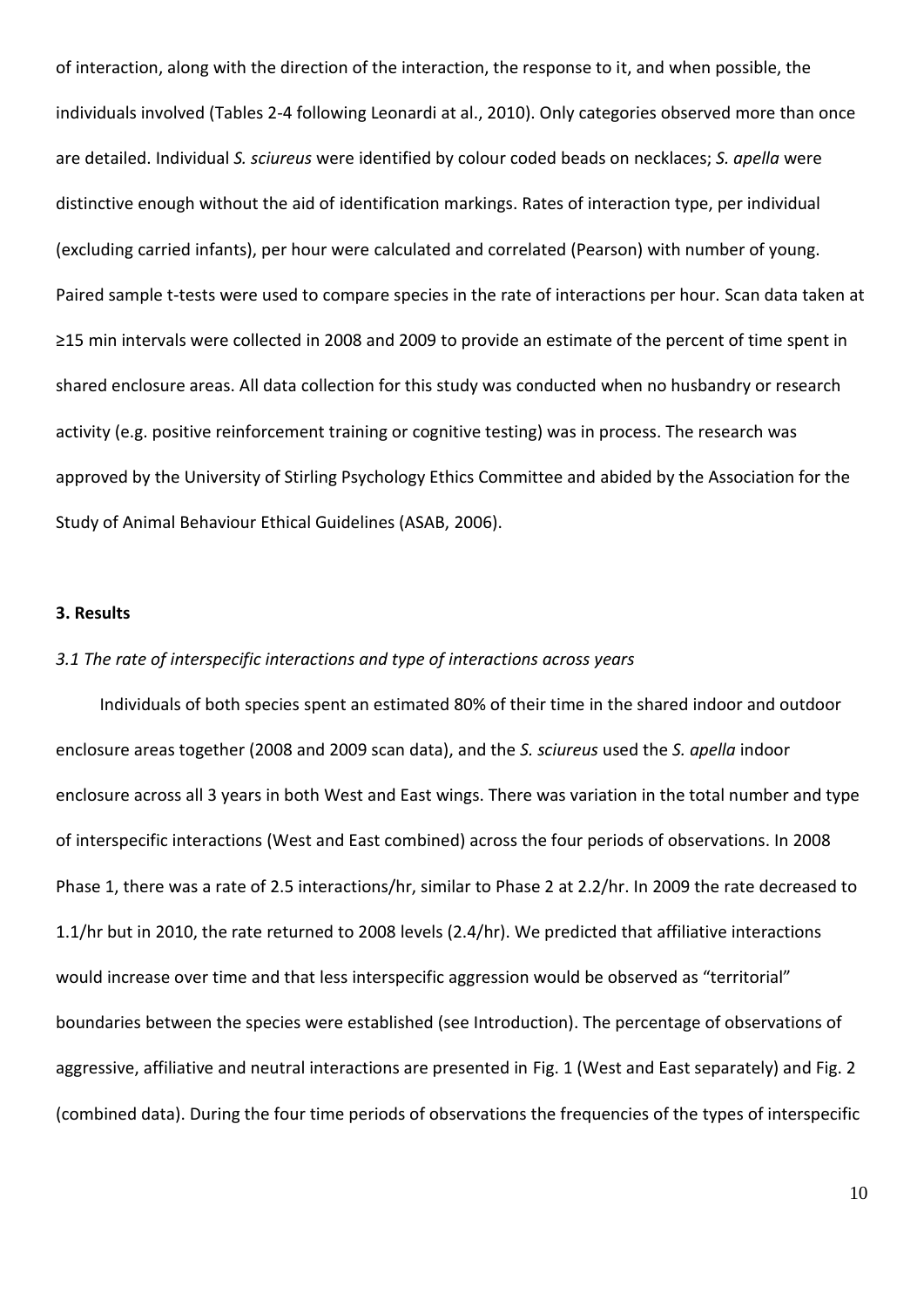interactions varied significantly ( $\chi^2$ =14.98, df=6, P<0.05). Pairwise comparisons of time periods indicated that only Phase 1 and 2 (pre- and post-refurbishment) were significantly different from each other in types of interspecific interactions ( $\chi^2$ =6.1, df=6, P<0.05). Aggressive interactions decreased and affiliative interactions increased from Phase 1 to Phase 2 whilst neutral interactions occurred at a similar level. To take changes in group size into account, the rate per individual per hour of each type of interaction was calculated for West and East groups separately across the time periods. Contrary to our prediction that affiliative interactions would increase with the number of youngsters in the group, the rate/ind/hr of affiliative interactions was significantly negatively correlated with the number of youngsters in the mixed species group (r = -0.82, n=8, P<0.05). There was no significant correlation between the rate/ind/hr of aggressive interactions and the number of youngsters (r=-0.20, n=8, P>0.05), nor for neutral interactions (r=-0.6, n=8, P>0.05). There was no correlation of total mixed species group size and rate/ind/hr of affiliative (r=-0.62, n=8, P>0.05) and aggressive (r=-0.53, n=8, P>0.05) interactions, but neutral interactions were significantly negatively correlated (r=-0.83, n=8, P≤0.01). The ratio of *S. apella* to *S*. *sciureus* was higher only in 2010 in the West group but the proportion of aggressive interactions did not change (see Fig. 1).

## *3.2 The range and frequencies of types of interactions and responses to them*

The frequencies of types of aggressive, affiliative and neutral interactions are presented in Table 4. The types of aggression observed differ for each year: 'displace non-contact' and 'vocal exchange' were observed only in 2008 (both phases) and 2009, and not in 2010. In 2009 'chase no contact' was the most commonly observed aggressive interaction, but in 2010, most of the aggressive interactions included physical contact during the chase. The responses to the interactions were usually to "move away" but in 2010, the response to the aggressive interactions had changed to aggression, with and without contact (Table 4).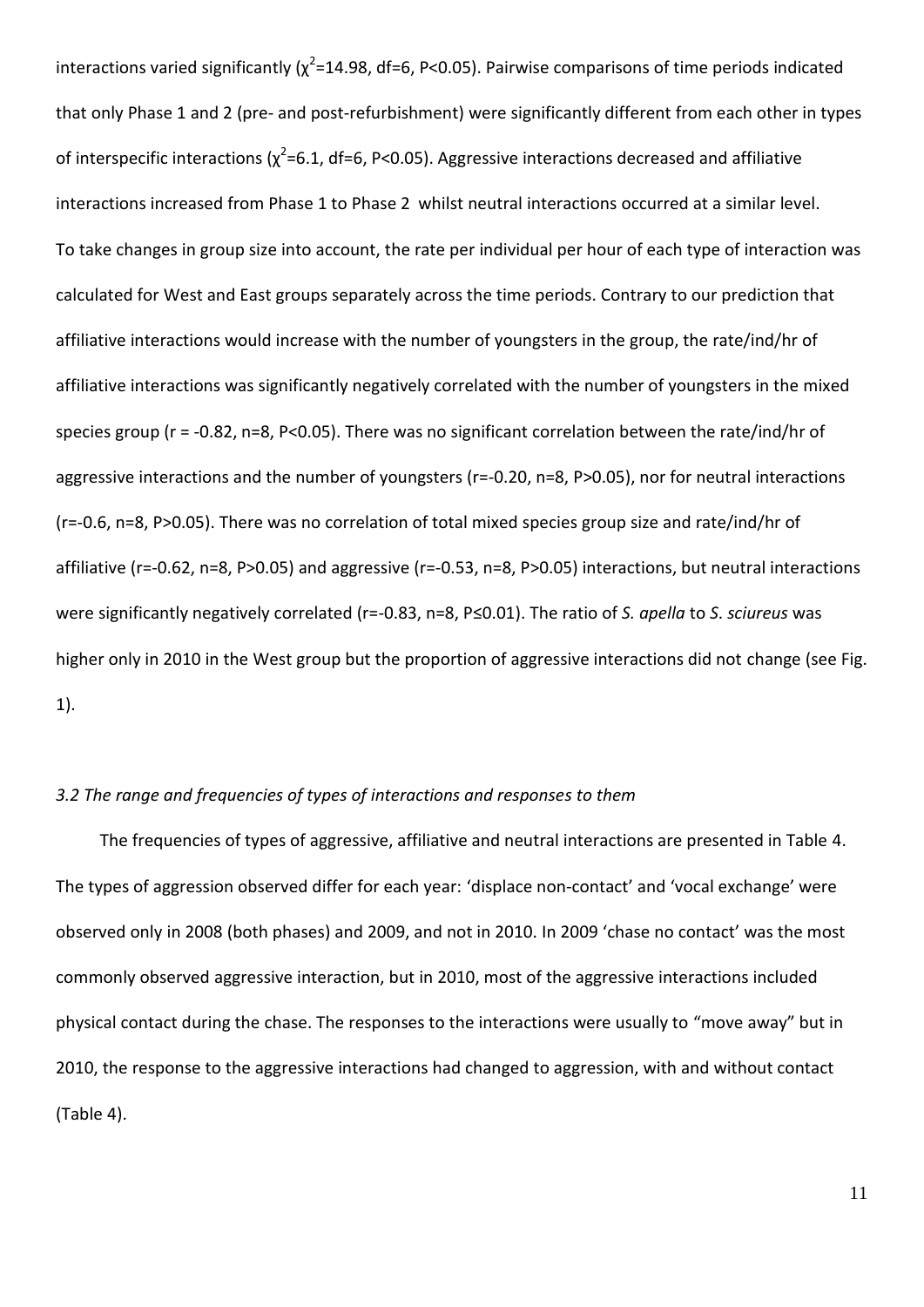The types of affiliative interactions also varied across the years. In 2008 Phase 2, there was the greatest breadth of types of interactions (despite fewer hours of observation than in Phase 1 or 2009), with 'curious approach' and 'play' dominating in the other years. Initiation of affiliative interactions was usually met with 'approach' or 'unconcerned' in 2008 (both phases), but in 2009 and 2010 the response was most often to 'move away'. Twice in 2009 the monkeys responded to affiliative initiation with 'aggression'. 'Close proximity-no contact' dominated all neutral interactions across the years.

The most common reason for aggressive interactions was 'territorial' across all years except Phase 2 in 2008 (Table 4). 'Assert dominance' and 'food resource' were the next most common. The most frequently observed reasons for affiliative interactions during the 3 years were 'curious' and 'playful' across all years. Only in 2008 Phase 2, was 'relaxed/comfortable' observed as one of the reasons for affiliative interactions. Neutral interactions showed a breadth of reasons recorded in 2008 and 2010, but 'access to area' was the only reason recorded in 2009.

# *3.3 The direction of interspecific interactions*

As predicted the larger and more pugnacious species, *S. apella* initiated more aggressive interactions than *S. sciureus*. The rate/ind/hour was significantly higher for *S. apella* than *S. sciureus* (t=3.3, df =3, P<0.05). *S. apella* also initiated significantly more neutral interactions than *S. sciureus* (t=3.7, df =3, P<0.05) but the frequency of initiation of affiliative interactions did not differ between species (t=2.6, df = 3, P>0.05; see Table 5).

Using the raw data to explore the relationship with time, a Chi square revealed a significant relationship between time period and direction of aggressive interactions (*X*<sup>2</sup>=17.4, df=3, P≤0.001). There is clear pattern underlying the direction. In 2008 Phase 1 and 2 both species initiated aggressive interactions almost equally but this pattern was significantly different to 2009 (*X*<sup>2</sup>=7.21, df=3, P<0.01) and 2010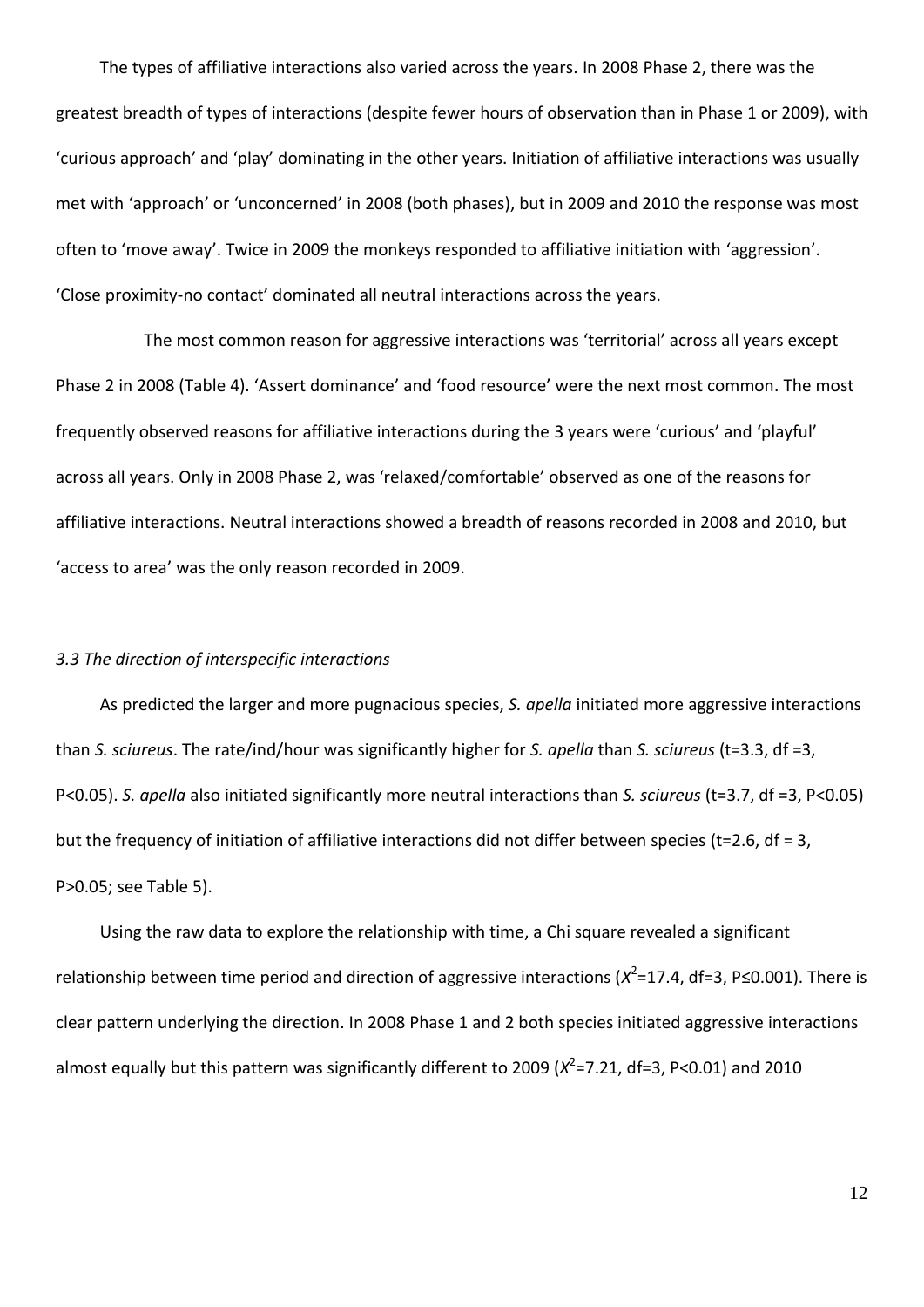(*X* 2 =13.2, df=3, P<0.001) when *S. apella* initiated more than *S. sciureus*; the pattern of direction of aggressive interactions in 2009 and 2010 was not significantly different ( $X^2$ =3.14, df=3, P>0.05).

The pattern of initiation of affiliative interactions was also significantly related to time period (*X* 2 =15.2, df=3, P<0.01). In 2008 *S. apella* were almost equally likely to initiate affiliative interactions as *S. sciureus* (31 to 25, and were not significantly different in Phase 1 and 2) but by 2010, *S. sciureus* never initiated affiliative interactions (c.f. 2008,  $X^2$ =12.3, df=1, P<0.01). Neutral interactions were initiated more by S. apella across all years, but were not significantly related across the four time periods (X<sup>2</sup>=6.02, df=1, P>0.05 (see Table 5).

## **4. Discussion**

Primates in captivity are often considered to require more attention than other animals in order to meet their behavioural and welfare needs. Our data illustrate the complex and constantly changing dynamics of interspecific interactions in two mixed species communities and the need for such studies to monitor behaviour relevant to welfare concerns. Whilst care must be taken when introducing species to each other to initially form such groups (see Buchanan-Smith 2012 for a list of factors to consider), our data documenting changes over time show the importance of long-term monitoring, as the nature of interactions can change substantially. Following initial introductions (Phase 1), interspecific interactions were equally distributed across aggressive, affiliative and neutral categories, and *S. sciureus* initiated as many interactions as *S. apella* (although the rate/ind/hr for *S. sciureus* was significantly lower than *S. apella* throughout). In 2009 and 2010 *S. sciureus* hardly ever initiated interactions, and indeed there was a significant negative correlation between the rate of neutral interactions and mixed species group size. This suggests that *S. sciureus* were avoiding rather than seeking out interactions with *S. apella*, although they continued to use all enclosure areas. Analyses of affiliative interactions in 2009 and 2010 indicate that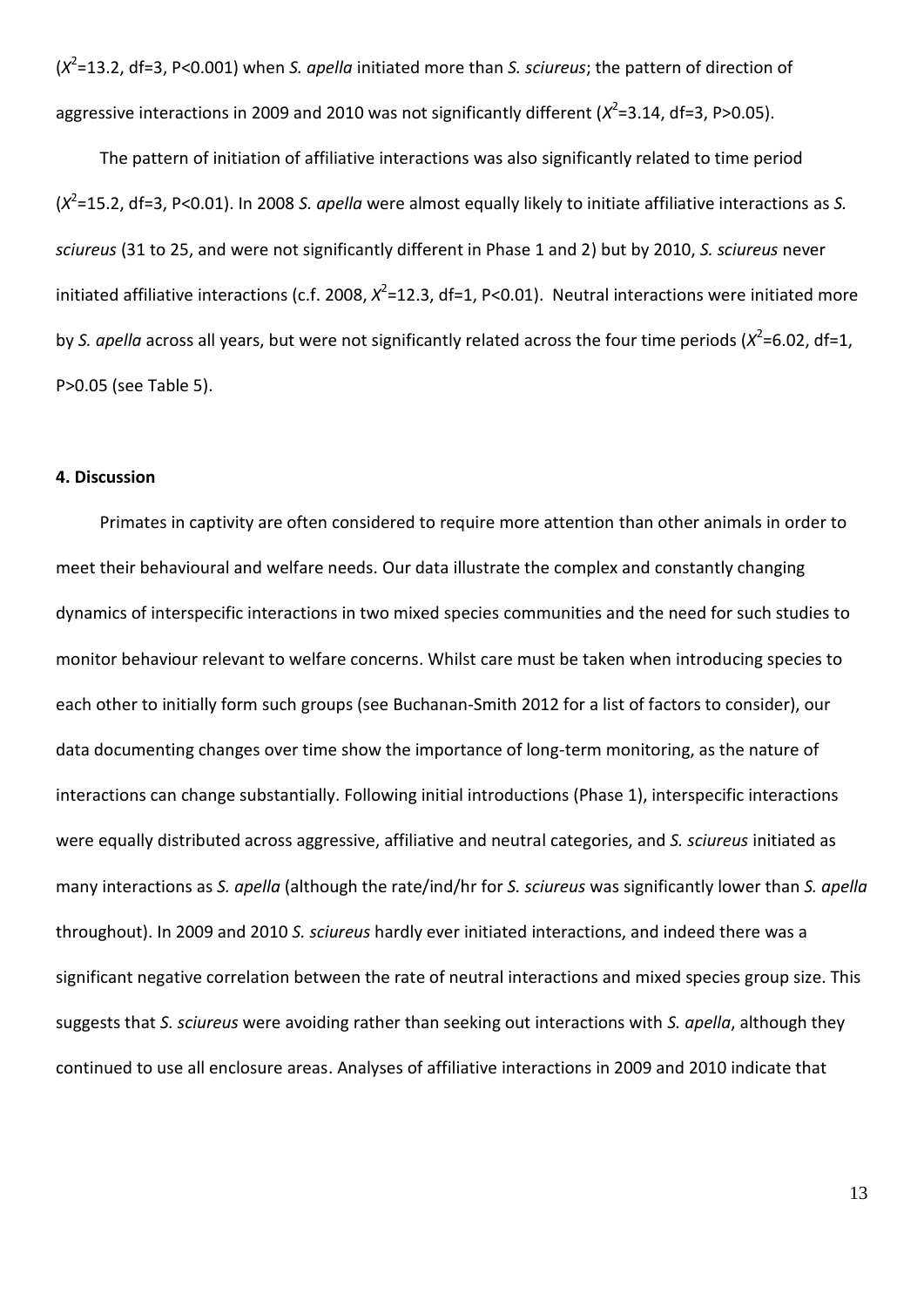although species continued to do 'curious approach' and 'play' with each other, these were initiated more by *S. apella*, and were occasionally responded to with aggression by *S. sciureus*.

Further circumstantial evidence that the nature of interspecific relationships changed from *S. sciureus* seeking out *S. apella* comes from the finding that in 2008 only, in the West group, did a subgroup of *S. sciureus* sleep in the *S. apella* enclosure (Leonardi et al., 2010), suggesting the *S. sciureus* felt secure in the presence of *S. apella* as sleeping is a particularly vulnerable time. In the East group also, early interactions were mostly positive, particularly following internal enclosure refurbishment (see Leonardi et al. 2010) but in 2009 and 2010, half of all the interactions were aggressive, which included contact aggression, and the responses were also aggressive, even to affiliative approaches. The reasons for increases in aggressive interactions were not associated with changes in group size, nor number of youngsters in the group, which might have been the case if they were specific targets of such interactions. The only consistent pattern of change in the nature of interactions across both West and East groups was from pre- to post-refurbishment so we conclude that this had the most important effect on the nature of interactions.

It must also be noted that aggression is not necessarily poor for welfare. Aggression is natural, and promotion of natural behaviour is a goal of environmental enrichment as long as it is not detrimental to animal health (Buchanan-Smith, 2010; Young, 2003). No injurious interspecific interactions were ever observed, but contact aggression may have lead to *S. sciureus* avoiding the *S. apella*, with the potential for chronic social stress as has been suggested in other mixed species primate exhibits (e.g. Dalton and Buchanan-Smith, 2005). However, it may also be, with careful enclosure design, that such seemingly negative interactions are cognitively stimulating. The brains of most primates are larger (in relation to body size) than other mammals (e.g. Dunbar and Schultz, 2007). Being socially vigilant, and learning to avoid key aggressive individuals, may provide a prime reason to exercise these large brains. There are a number of competing hypotheses for the evolution of large brain size in primates (reviewed in Healy and Rowe, 2007)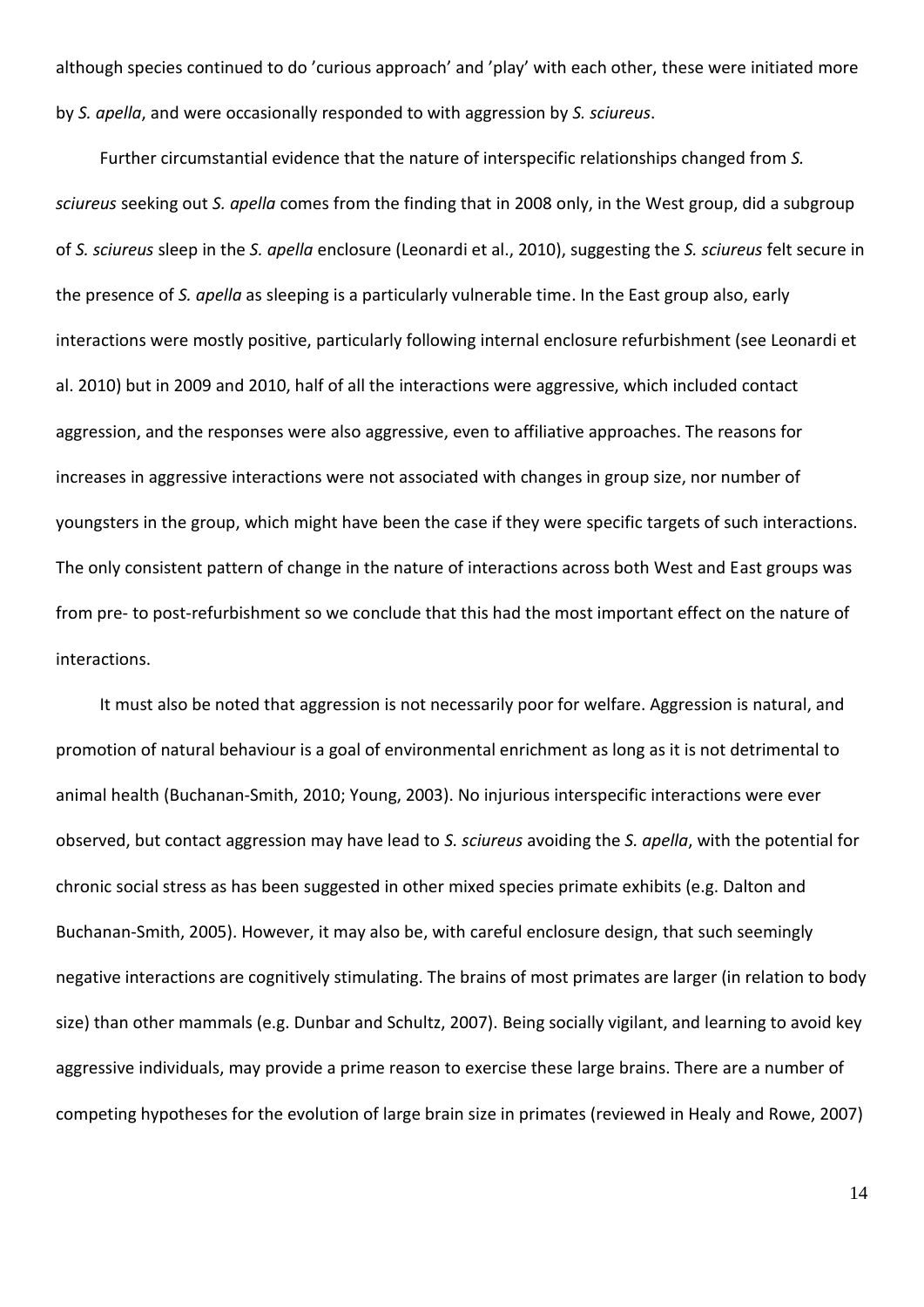that primarily focus on dealing with the complexity of social and physical worlds. Providing appropriate early environments and such physical and social complexities in captivity can be very challenging, given the management difficulties of mimicking natural group size and structure. However, it is critical to find ways to introduce such complexity to minimise boredom, apathy, fear and other negative welfare states, and promote positive welfare states of security, with opportunities for achievement (Poole, 1992).

Housing naturally-associating species in mixed exhibits is one such way to improve both social and physical complexity. Living Links was built specifically for *S. apella* and *S. sciureus*, and the design took into account a considerable number of factors that included ecological differentiation, different locomotor patterns and preferred support orientations and size, as well as differences in diet. Although several factors changed over the years (group size, number of youngsters, ratio of *S. apella* to *S. sciureus*), only internal enclosure refurbishment targeted at minimising aggressive intra- and interspecific interactions (see Methods) improved the nature of interactions consistently in both groups. As such, and given the difficulties of predicting how individuals may interact, providing a separate enclosure for *S. sciureus*, which the *S. apella* could not enter, was critical in giving them choice to avoid *S. apella*, and for providing them with an area where they could feel secure. In addition to the social interactions, *S. sciureus* may benefit from association with the more destructive *S. apella*, and they have been observed getting access to otherwise unavailable food in Living Links made available by *S. apella* (Leonardi et al., 2010). Indeed, enrichment that encourages both species to interact is regularly provided (see

[http://www.youtube.com/watch?v=fAksjSUmaWk\)](http://www.youtube.com/watch?v=fAksjSUmaWk). Our findings emphasise the importance of formal data collection and informal monitoring to ensure that intentionally bringing the two species into close contact is not detrimental to their welfare. Future research may consider using Waser's (1980) gas model to determine whether movements of apparently associating animals are random or not (e.g. as used by Buchanan-Smith, 1990), and combined with social network analyses (e.g. Wey et al., 2008) a fuller understanding of the changing nature of the interspecific relationship could be achieved.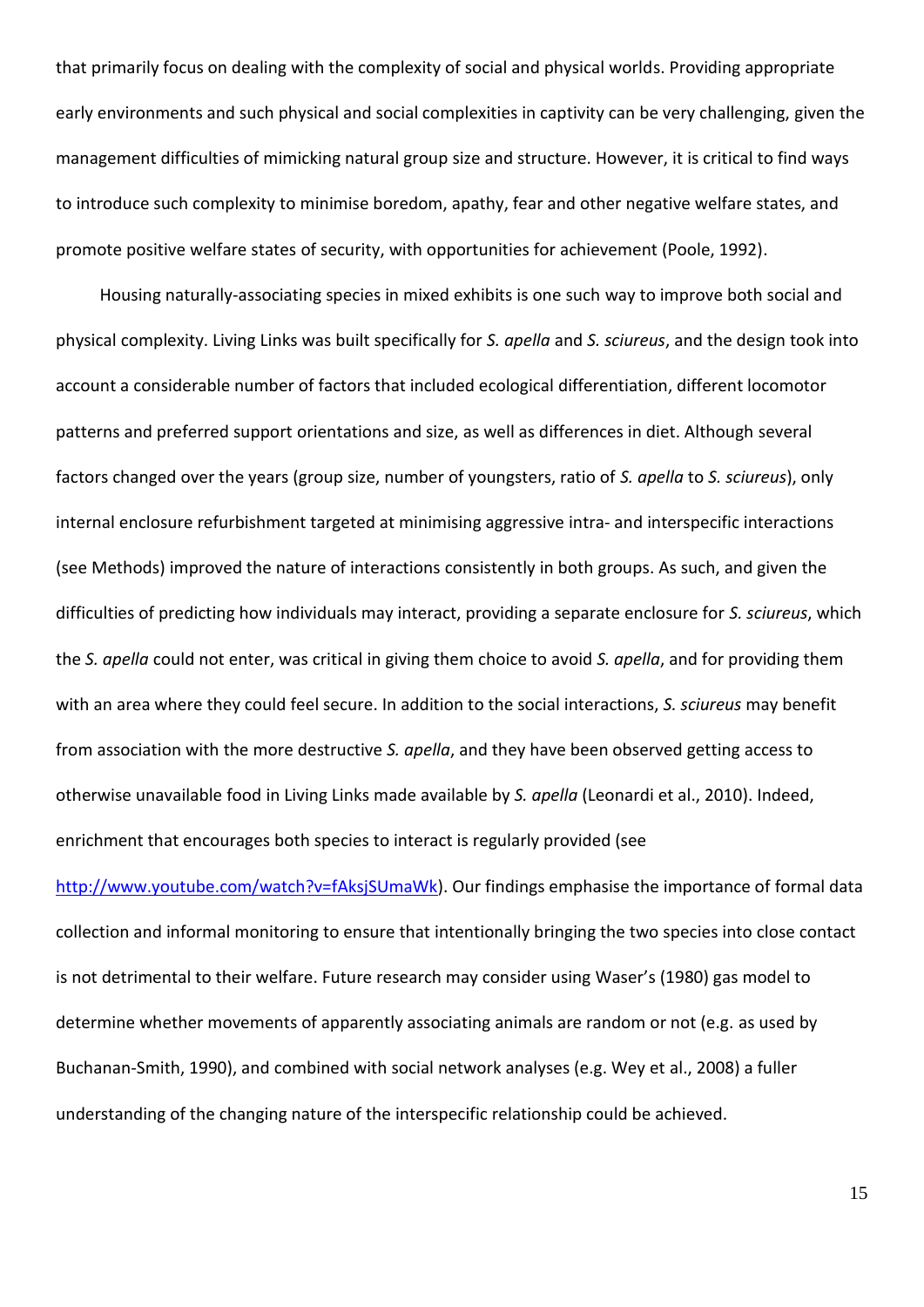As Living Links is both a research centre and a public engagement with science centre (Bowler et al., 2012; MacDonald and Whiten, 2011) it is also important to consider the methodological implications of our findings for research. In addition to studies on the welfare of the monkeys in mixed species groups, there is research on, for example, cognitive ability, social learning and social networks. Our findings suggest that enclosure furnishings affect interactions amongst species, and therefore deterioration of, or changes to furnishings may confound research findings on social interactions and behaviour. This may be particularly relevant to studies on social networks and interspecific social learning. Furthermore, if animals have to maintain high vigilance to ensure they can avoid key individuals, this may impact on their ability to attend to cognitive tasks provided and on their learning ability.

## **5. Conclusions**

With the provision of increasingly complex and challenging environments, the need to carefully monitor the welfare of animals in mixed species exhibits is critically important. However with careful enclosure design, and the provision of choice to allow potentially more vulnerable species to take refuge, mixed species exhibits are an excellent way to enrich the lives of the inhabitants, whilst simultaneously providing a more informative and interesting display for visitors.

## **Conflict of interest**

The authors of this manuscript have no conflict of interest that would inappropriately bias this research.

#### **Acknowledgements**

We thank Charlotte MacDonald, Alison Bates, Dee Masters and the staff at Living Links for careful husbandry of the monkeys, and Valerie Dufour for her input to the study design. The research was funded by Psychology, School of Natural Sciences, University of Stirling and the Living Links to Human Evolution Research Centre was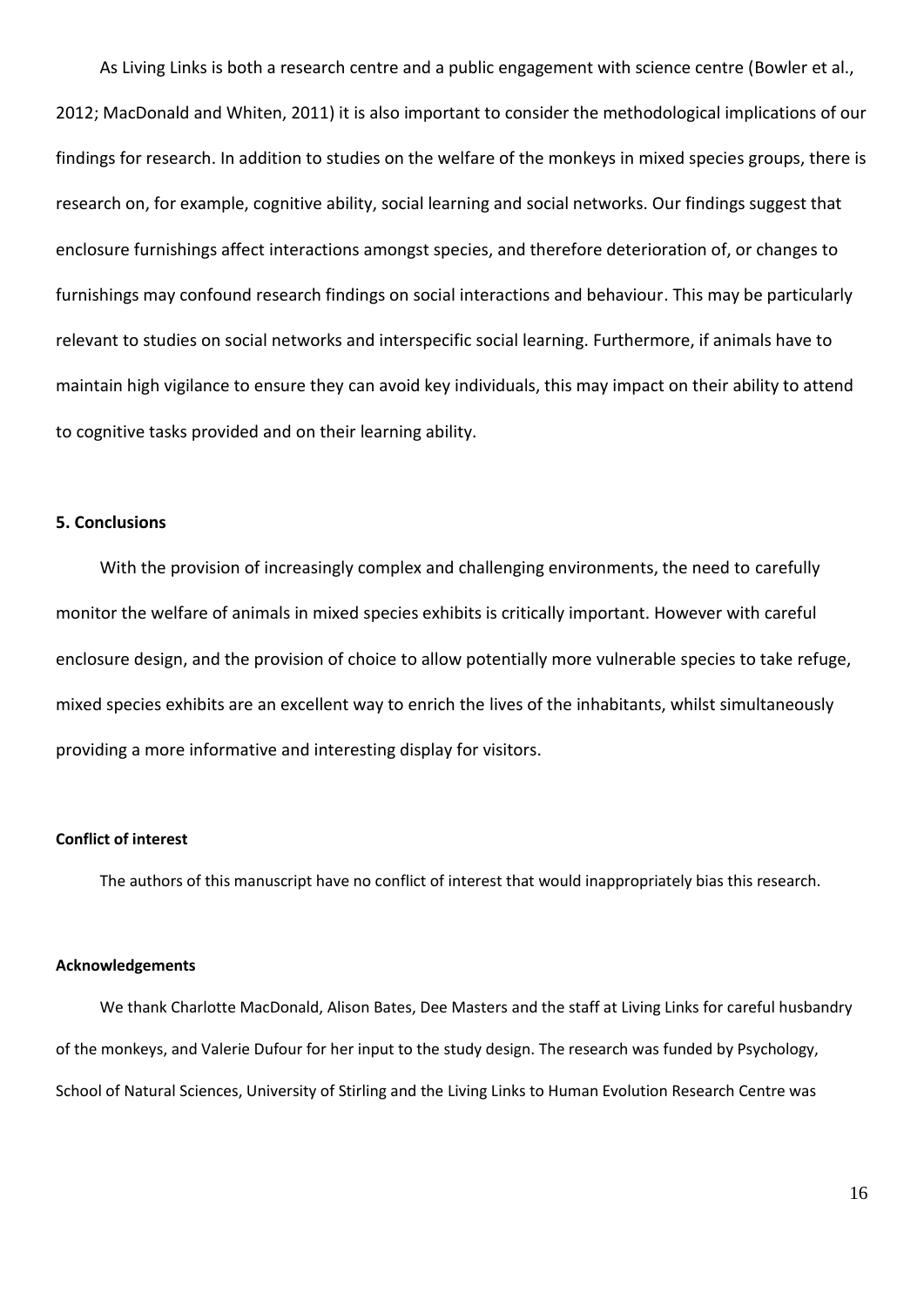funded by a Strategic Research and Development Grant from the Scottish Funding Council. The research was approved by the University of Stirling Psychology Ethics Committee and adhered to the legal requirements in the United Kingdom. We thank two anonymous referees, and in particular Dr Steve Ross, for constructive comments that improved the manuscript.

#### **References**

- Alfaro, J.L., de Sousa E. Silva Jr., J., Rylands, A.B., 2012. How different are robust and gracile capuchin monkeys? An argument for the use of *Sapajus* and *Cebus.* Am. J. Primatol. 74, 273–286.
- ASAB, 2006. Guidelines for the treatment of animals in behavioural research and teaching. Anim. Behav. 71, 245- 253.
- Baker, B., 1992. Guess who's coming to dinner: an overview of mixed-species primate exhibits. AAZPA Regional Conference Proceedings 62–67.
- Baldwin, J.D., Baldwin, J.I., 1981. The squirrel monkeys, genus *Saimiri*. In: Coimbra-Filho, A.F., Mittermeier, R.A. (Eds.) Ecology and behavior of Neotropical primates, vol. 1. Rio de Janeiro: Academia Brasileira de Ciencias. p 277– 330.
- Bassett, L., Buchanan-Smith, H. M., 2007. Effects of predictability on the welfare of captive primates. In: Swaisgood, R.R. (Ed.) Animal Behaviour, Conservation and Enrichment. Appl. Anim. Behav. Sci. 102, 223-245.
- Boinski, S., Kauffman, L., Westoll, A., Stickler, C.M., Cropp, S., Ehmke, E., 2003. Are vigilance, risk from avian predators and group size consequences of habitat structure? A comparison of three species of squirrel monkey (*Saimiri oerstedii, S. boliviensis*, and *S. sciureus*). Behav. 140, 1421-1467.
- Bowler, M.T., Buchanan-Smith, H.M., Whiten, A., 2012. Assessing Public Engagement with Science in a University Primate Research Centre in a National Zoo. PLoS ONE 7(4):e34505.doi:10.1371/journal.pone.0034505
- Buchanan-Smith, H.M., 1990. Polyspecific association of two tamarins species, *Saguinus labiatus* and *Saguinus fuscicollis*, in Bolivia. Am. J. Primatol. 22, 205-214.
- Buchanan-Smith, H.M., 1999. Exploration of unfamiliar areas and detection of potentially threatening objects in single- and mixed-species groups of tamarins. Int. J. Comp. Psychol 12, 2–20.
- Buchanan-Smith, H.M., 2010. Environmental Enrichment for Primates in Laboratories. Adv. in Sci. Res. 5, 41-56.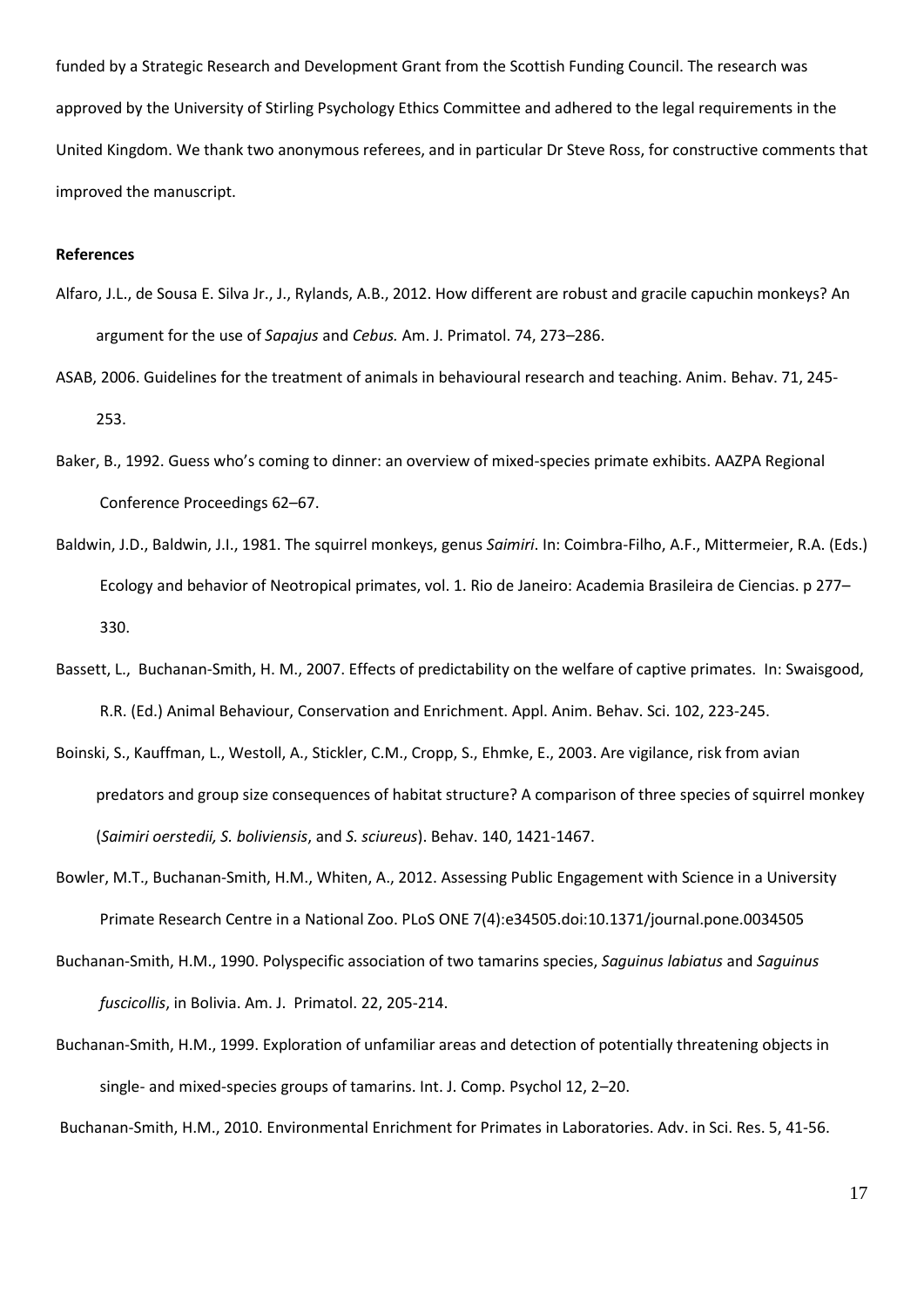- Buchanan-Smith, H.M., 2012. Mixed-species exhibition of Neotropical primates: Analysis of species combination success. Int. Zoo Yearb. 46,150-163.
- Buchanan-Smith, H.M. Badihi, I., 2012. The psychology of control: Effects of control over supplementary light on welfare of marmosets. Appl. Anim. Behav. Sci. 137, 166–174.
- Carretero-Pinzón, X., Defle, T. R., Ferrari, S. F., 2008. Observation of black-capped capuchins (*Cebus apella*) feeding on an owl monkey (*Aotus brumbacki*) in the Colombian Llanos. Neotrop. Primates 15, 62–63.
- Dalton, R., Buchanan-Smith, H.M., 2005. A mixed-species exhibit of Goeldi's monkeys and pygmy marmosets (*Callimico goeldii* and *Cebuella pygmaea*) at Edinburgh Zoo. Int. Zoo Yearb. 39, 176-184.

Darwin, C., 1872/1965. The expression of the emotions in man and animals. Chicago: Univ. of Chicago Press.

Dawkins, M.S., 2004. Using behaviour to assess welfare. Anim. Welf. 12, S3-7.

Dufour, V., Sueur, C., Whiten, A., Buchanan-Smith, H.M., 2011. The impact of moving to a novel environment on social networks, activity and wellbeing in two New World primates. Am. J. Primatol. 73, 1-10.

Dunbar, R.I.M., Schultz, S., 2007. Understanding primate brain evolution. Phil. Trans. R. Soc. B 362, 649–658.

- Fragaszy, D.M., Visalberghi, E., Fedigan, L.M., 2004. The complete capuchin: The biology of the genus *Cebus*. Cambridge: Cambridge University Press.
- Galetti, M., 1990. Predation on the squirrel, *Sciurus aestuans*, by capuchin monkeys, *Cebus apella*. Mammalia 54, 152–154.
- Gust, D.A., Gordon, T.P., Brodie, A.R., McClure, H.M., 1994. Effect of a preferred companion in modulating stress in adult female rhesus monkeys. Physiol. Behav. 55, 681–684.
- Hardie, S.M., Prescott M.J., Buchanan-Smith, H.M., 2003. Ten years of tamarin mixed-species troops at Belfast zoological gardens. Primate Rep. 65, 21–38.

Healy, S.D., Rowe, C., 2007. A critique of comparative studies of brain size. Proc. R. Soc. B 274, 453-464.

Heymann, E.W., Sicchar Valdez, L.A., Tapia, R.J., 1996. Experiences with mixed species housing of tamarins, *Saguinus fuscicollis* and *Saguinus mystax* (Primates: Callitrichidae), in an outdoor enclosure. Zoologische Garten 66, 381–390.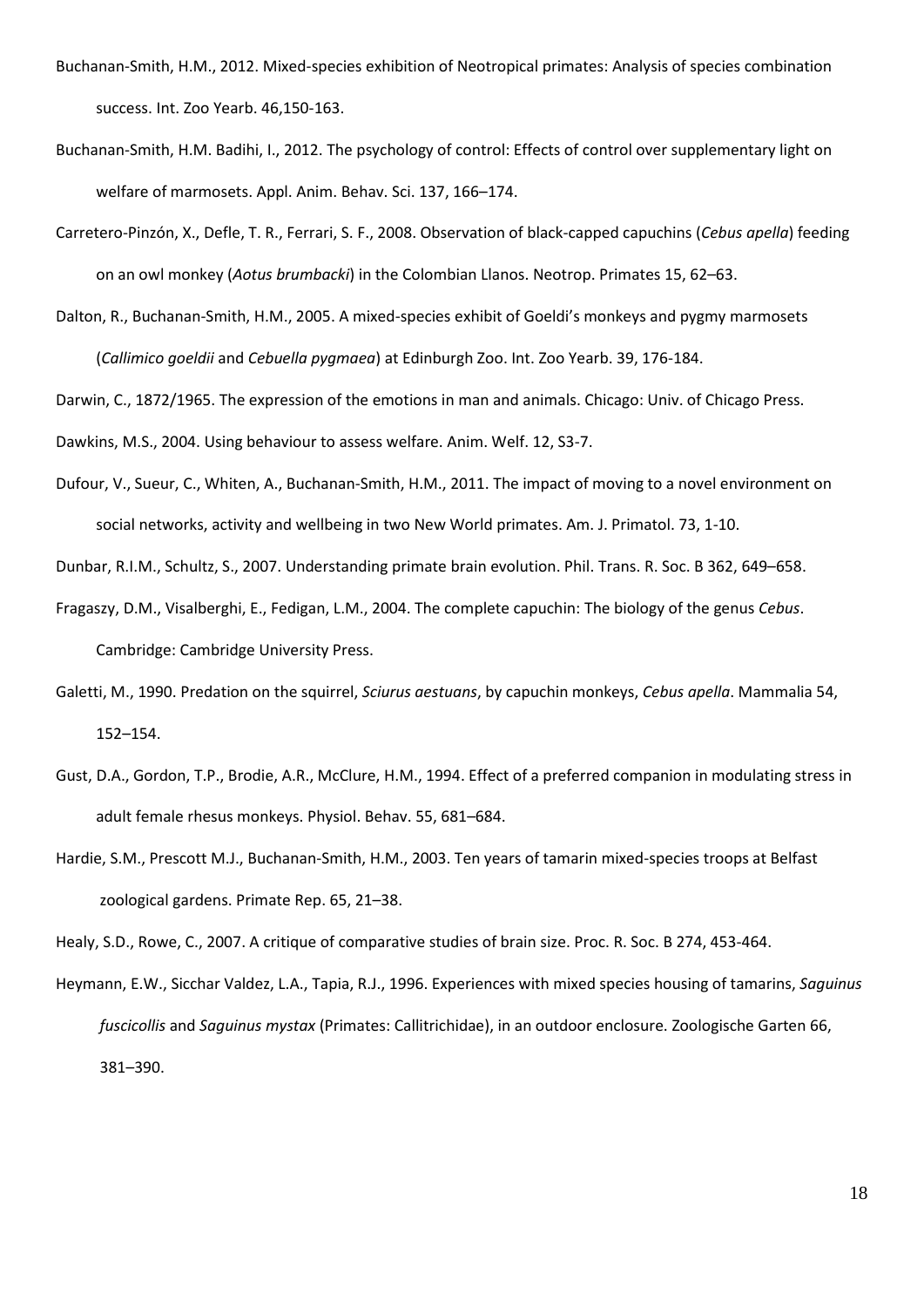- Heymann, E.W., Buchanan-Smith, H.M., 2000. The behavioural ecology of mixed-species troops of callitrichine primates. Biol. Rev. Cambridge Phil. Soc., 75, 169-190.
- Izawa, K., 1990. Rat predation by wild capuchins (*Cebus apella*). Field Studies on New World Monkeys, La Macarena, Colombia 3, 19–24.
- Jack, K.M., 2007. The Cebines: Toward an explanation of variable social structure. In: Campbell, C.J., Fuentes, A., MacKinnon, K.C., Panger, M., Bearder, S.K. (Eds). Primates in Perspective. New York: Oxford University Press, pp 107–123.
- Joint Working Group on Refinement (JWGR), 2009. Refinements in husbandry, care and common procedures for non-human primates: Ninth report of the BVAAWF/FRAME/RSPCA/UFAW Joint Working Group on Refinement (M. Jennings & M.J. Prescott, Eds). Lab. Anim. 43 (Suppl 1): S1:1–S1:47
- Leonardi, R., Buchanan-smith, H.M., Dufour, V., MacDonald, C., Whiten, A., 2010. Living together: Behavior and welfare in single and mixed species groups of capuchin (*Cebus apella*) and squirrel monkeys (*Saimiri sciureus*). Am. J. Primatol. 72, 33–47.
- MacDonald, C., Whiten, A., 2011. The 'Living Links to Human Evolution' Research Centre in Edinburgh Zoo: A new endeavour in collaboration. Int. Zoo Yearb. 45, 7–17.

Maynard Smith, J., 1979. Game theory and the evolution of behaviour. Proc. R. Soc. Lond., Series B, 205, 475–488.

- Mitchell, C.M., 1994. Migration alliances and coalitions among adult male South American squirrel monkeys (*Saimiri sciureus*). Behav. 130, 169–190.
- Parker, K.J., Maestripieri, D., 2011. Identifying key features of early stressful experiences that produce stress vulnerability and resilience in primates. [Neurosci. Biobehav. Rev.](http://www.sciencedirect.com/science/journal/01497634) 35, 1466–1483.
- Podolsky, R.D., 1990. Effects of mixed-species association on resource use by *Saimiri sciureus* and *Cebus apella*. Am. J. Primatol. 21, 147–158.
- Poole, T. B., 1992. The Nature and Evolution of Behavioural Needs in Mammals. [Anim. Welf. 1](http://www.ingentaconnect.com/content/ufaw/aw;jsessionid=abdd927o6uub5.alexandra), 203-220.
- Poole, T., 1997. Happy animals make good science. Lab. Anim. 31, 116–24
- Resende, B.D., Greco, V.L.G., Ottoni, E.B., Izar, P., 2003. Some observations on the predation of small mammals by tufted capuchin monkeys (*Cebus apella*). Neotrop. Primates 11, 103–104.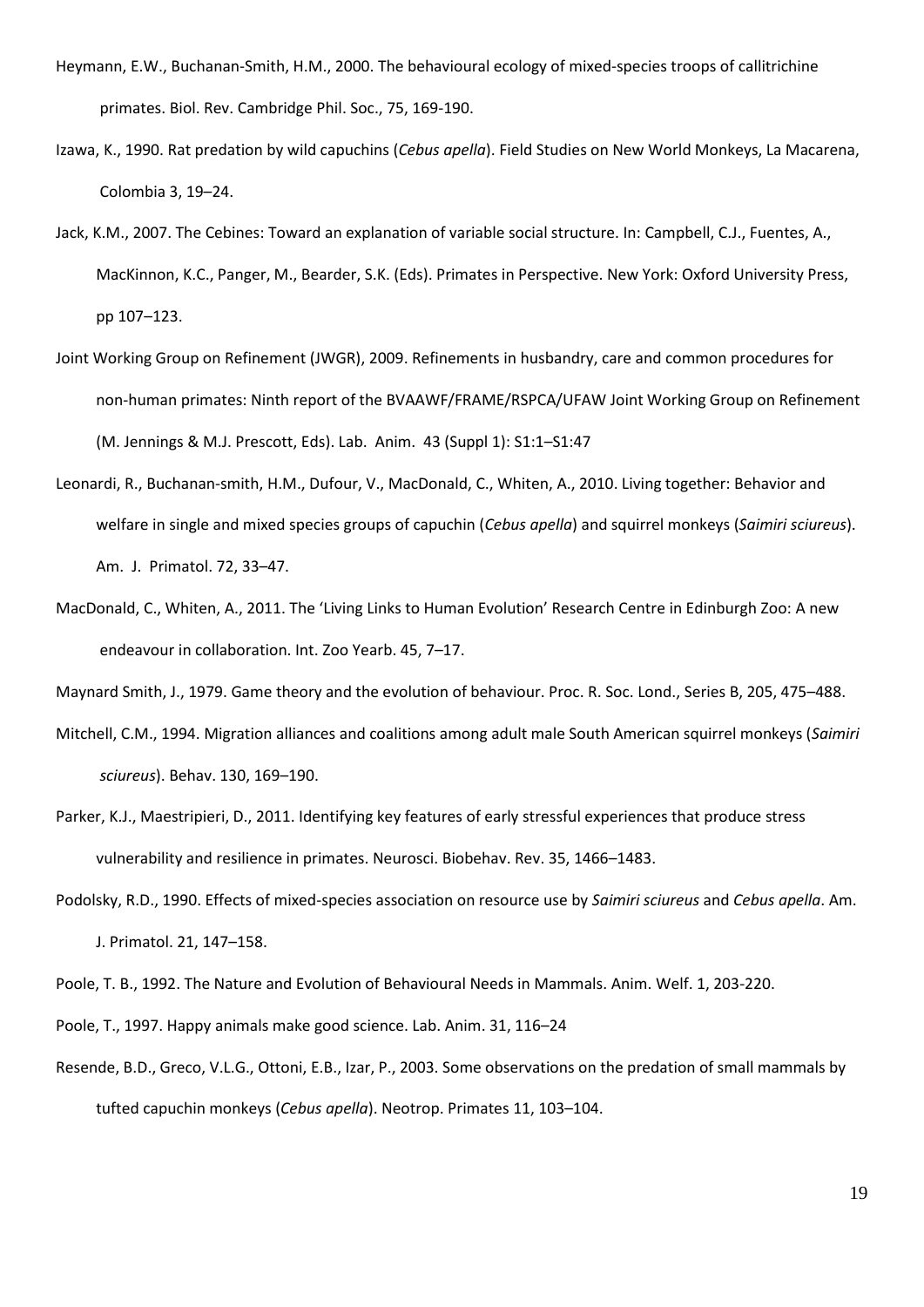- Sampaio, D.T., Ferrari, S F., 2005. Predation of an infant titi monkey (*Callicebus moloch*) by a tufted capuchin (*Cebus apella*). Folia Primatol. 76, 113–115
- Schaffner, M., Smith, T.E., 2005. Familiarity may buffer the adverse effects of relocation on marmosets (*Callithrix kuhlii*): Preliminary evidence. Zoo. Biol. 24, 93–100.

Sodaro. V., 2008 Survey on mixed species housing of Neotropical primates. Unpublished document.

Terborgh, J., 1983. Five New World primates. Princeton, NJ: Princeton University Press.

- Thomas, W.D., Maruska, E.J., 1996. Mixed species exhibits with mammals. In: Kleiman, D.G., Allen, M.E., Thompson, K.V., Lumpkin, S. (Eds.) Wild mammals in captivity: Principles and techniques: Chicago, IL: University of Chicago Press, pp. 204–211.
- Veasey, J., Hammer, G., 2010. Managing captive mammals in mixed-species communities. In: Kleiman, D.G., Thompson, K.V., Kirk Baer, C. (Eds), Wild mammals in captivity: Principles and techniques. Chicago, IL: University of Chicago Press. pp. 151–161.
- Visalberghi, E., Anderson, J.R., 1993. Reasons and risks associated with manipulating captive primates' social environments. Anim. Welf. 2, 3–15.

Waser, P.M., 1982. Polyspecific associations: Do they occur by chance? Anim. Behav. 30, 1-8.

- Wey, T., Blumstein, D.T., Shen, W., Jordan, F., 2008. Social network analysis of animal behaviour: a promising tool for the study of sociality. Anim. Behav. 75, 333-344.
- Young, R.J., 2003. Environmental enrichment for captive animals. Oxford: Blackwell Science.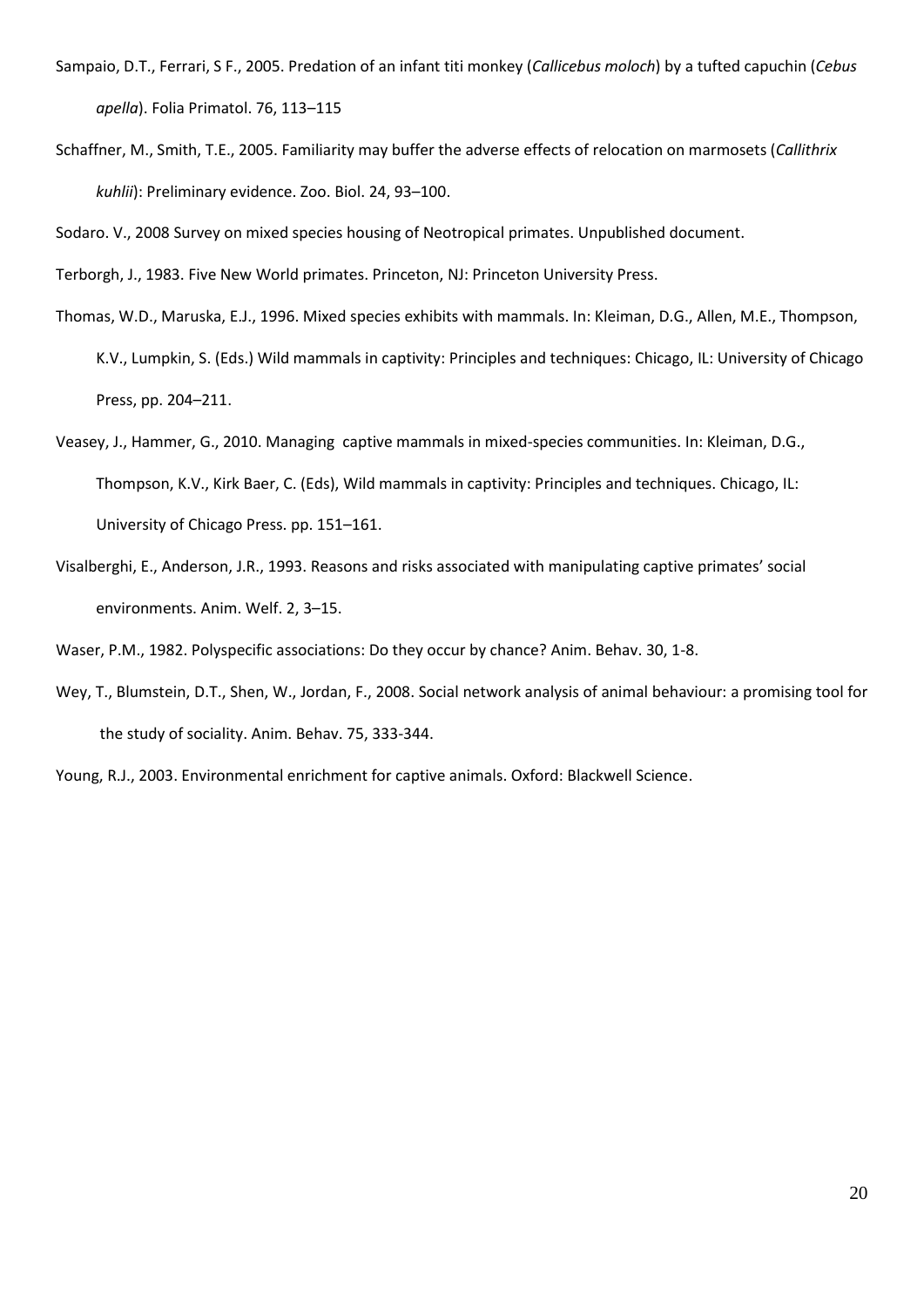Fig. 1. Percentage of interaction types in two mixed species groups (labelled West and East) of *S. apella* and *S. sciureus* across 3 years: 2008 Phase 1 pre-refurbishment (n=98 in 39hr observations combined across groups), Phase 2 post-refurbishment (n=54 in 25hr), 2009 (n=47 in 42hr) and 2010 (n=48 in 20hr).



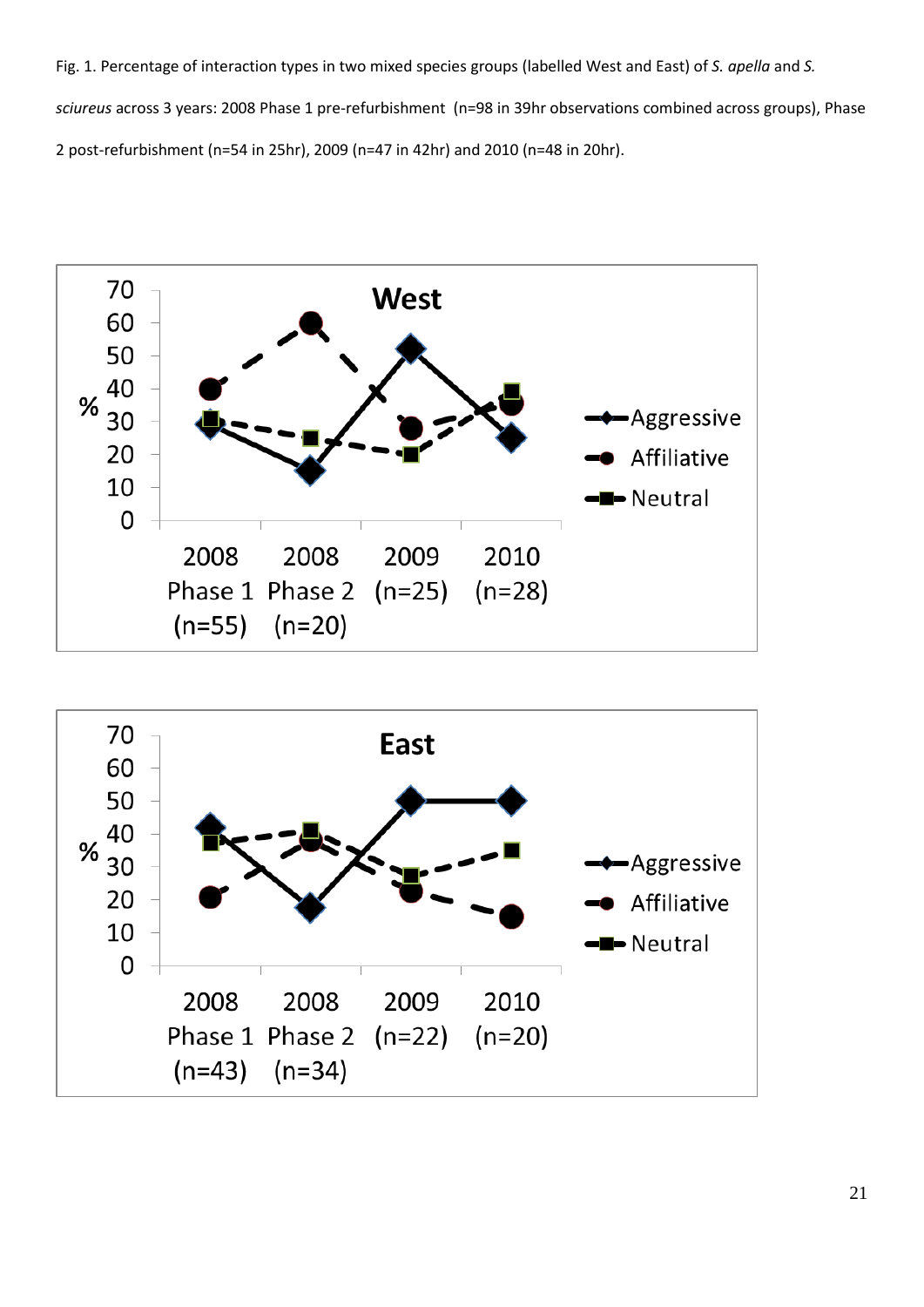Fig. 2. Distribution of interspecific interaction categories for two mixed species groups of *S. apella* and *S. sciureus* across 3 years: 2008 Phase 1 pre-refurbishment (n=98 in 39hr observations combined across groups), Phase 2 postrefurbishment (n=54 in 25hr), 2009 (n=47 in 42hr) and 2010 (n=48 in 20hr).

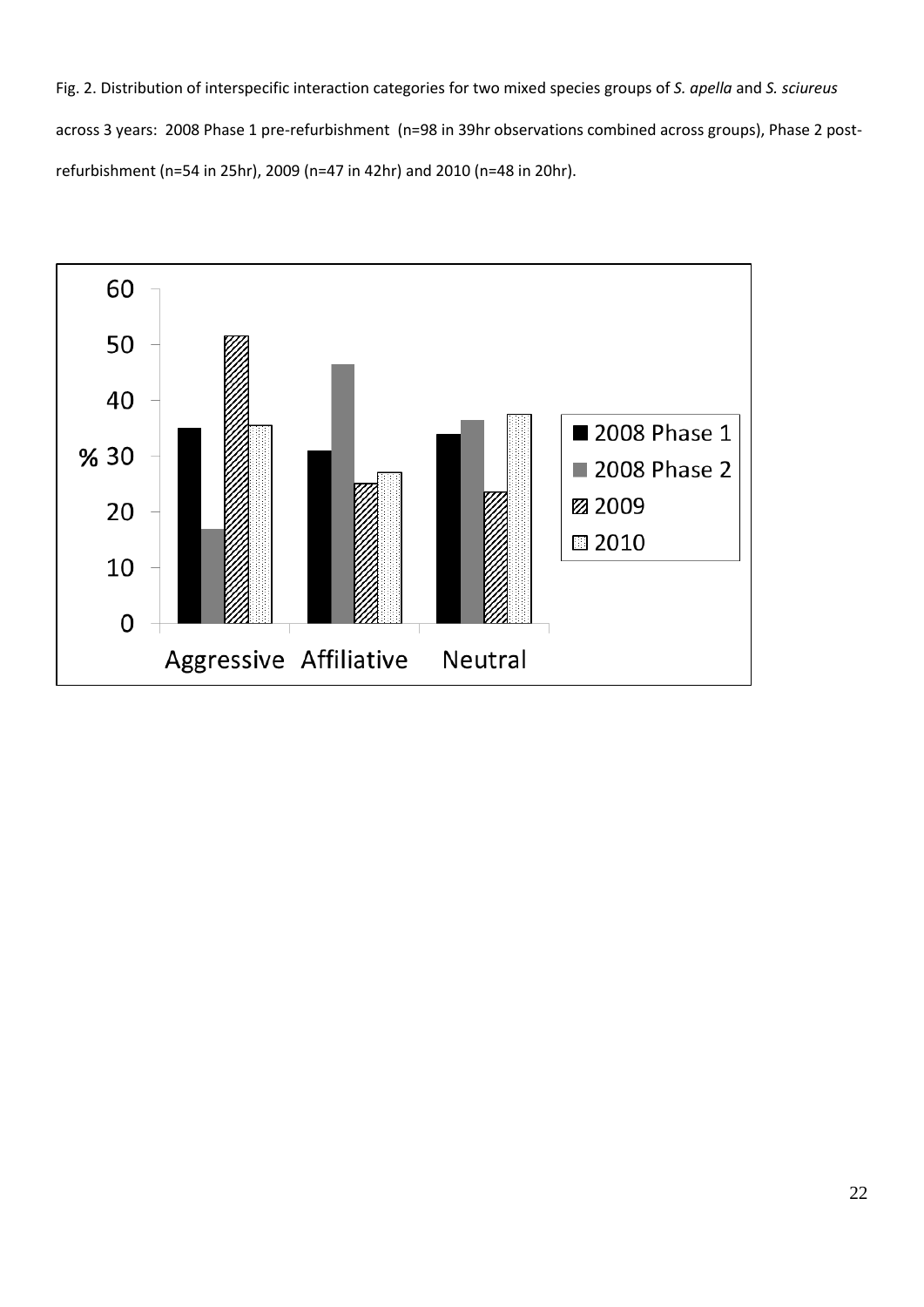Table 1. Composition and size of the two mixed species groups in the West and East communities (number of

youngsters in brackets), with ratio of *S. apella* to *S. sciureus,* over the 3 years of study. Individuals were categorized as youngsters at <4 years in *S. apella* and <2 years in *S. sciureus*. Infants are < 8 months (following Leonardi et al. 2010).

| Year<br>2008              | West S. apella<br>3 adult females<br>2 young males<br>1 male infant<br>1 carried infant<br>Total 7 Phase $1(2y)$ | <b>West S. sciureus</b><br>1 adult male<br>7 adult females<br>3 young males<br>1 young female<br>3 male infants | East S. apella<br>1 alpha male<br>1 adult female<br>3 young males                                      | <b>East S.sciureus</b><br>1 subadult alpha<br>male<br>6 adult females<br>2 male infants<br>1 female infant |
|---------------------------|------------------------------------------------------------------------------------------------------------------|-----------------------------------------------------------------------------------------------------------------|--------------------------------------------------------------------------------------------------------|------------------------------------------------------------------------------------------------------------|
|                           | Total 8 Phase 2 $(2 y) +$<br>1 adult alpha male                                                                  | Total 15 $(4 y)$                                                                                                | Total 5 $(3 y)$                                                                                        | Total 10 $(3 y)$                                                                                           |
| S. apella:<br>S. sciureus | $1:2.14$ (Phase 1)<br>$1:1.88$ (Phase 2)                                                                         |                                                                                                                 | 1:2                                                                                                    |                                                                                                            |
| 2009                      | 1 alpha male<br>2 adult males<br>3 adult females<br>2 young males<br>1 young female<br>Total $9(3y)$             | 1 alpha male<br>7 adult females<br>4 young males<br>3 young females<br>Total 15 $(7 y)$                         | 1 alpha male<br>2 adult males<br>2 adult females<br>2 young males<br>1 young female<br>Total 8 $(3 y)$ | 1 alpha male<br>6 adult females<br>4 young males<br>4 young females<br>Total 15 $(8 y)$                    |
| S. apella:                |                                                                                                                  |                                                                                                                 |                                                                                                        |                                                                                                            |
| S. sciureus               | 1:1.67                                                                                                           |                                                                                                                 | 1:1.88                                                                                                 |                                                                                                            |
| 2010                      | 1 alpha male<br>2 adult males<br>3 adult females<br>5 young males<br>1 young female<br>Total 12 $(6 y)$          | 1 alpha male<br>6 adult females<br>2 young males<br>1 young female<br>Total 10 $(3 y)$                          | 1 alpha male<br>3 adult males<br>3 adult females<br>2 young males<br>Total $9(2 y)$                    | 1 alpha male<br>7 adult females<br>6 young males<br>3 young females<br>Total 17 $(9y)$                     |
| S. apella:                |                                                                                                                  |                                                                                                                 |                                                                                                        |                                                                                                            |
| S. sciureus               | 1:0.83                                                                                                           |                                                                                                                 | 1:1.89                                                                                                 |                                                                                                            |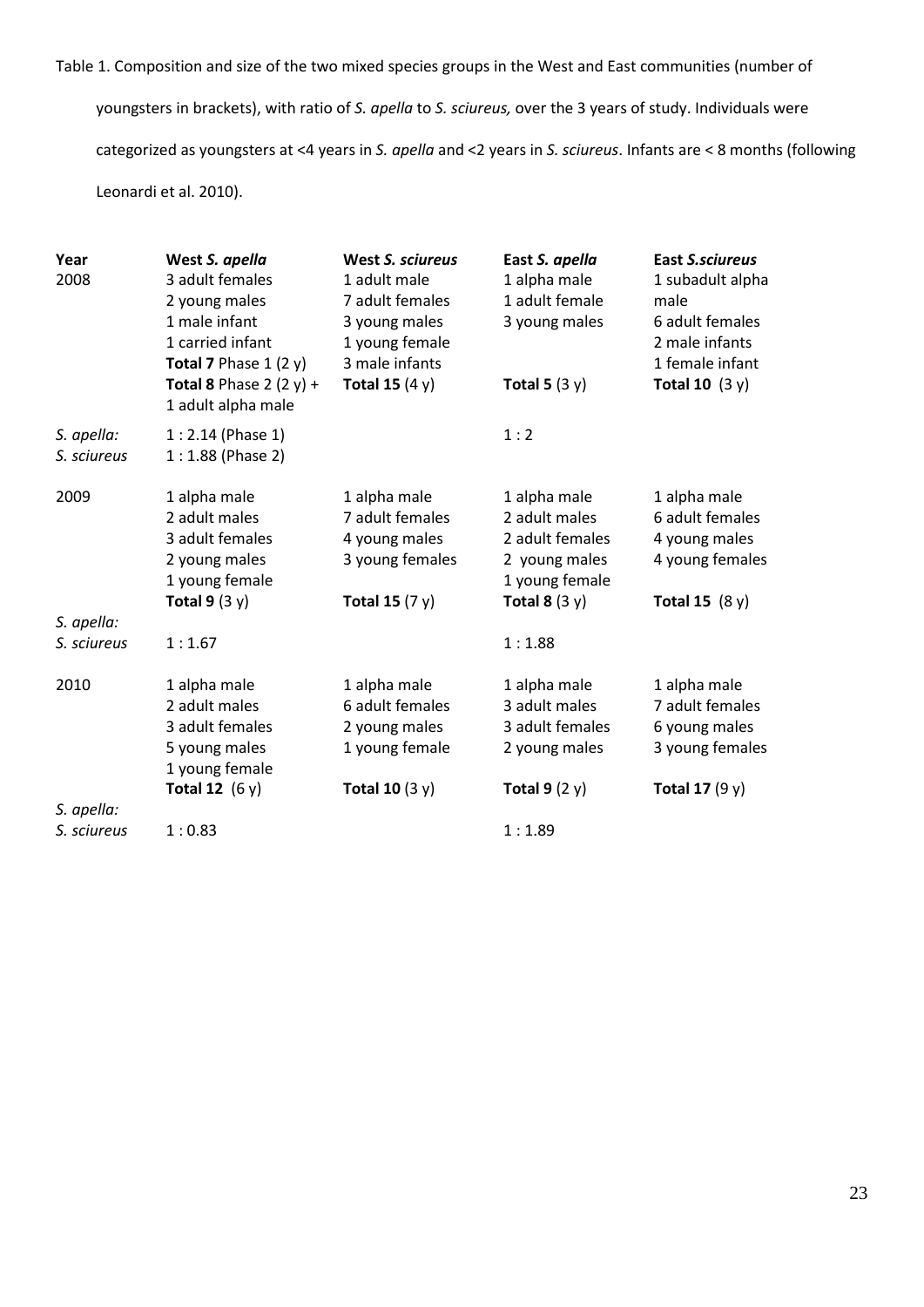Table 2. Definitions of types of interspecific interactions by category (following Leonardi at al., 2010).

| <b>Interaction type</b><br>Aggressive | <b>Definition</b>                                                                                                                                                                                                                                                                                                                          |
|---------------------------------------|--------------------------------------------------------------------------------------------------------------------------------------------------------------------------------------------------------------------------------------------------------------------------------------------------------------------------------------------|
| Chase-no contact                      | One or more monkeys actively pursues one or more monkeys of the other<br>species, moving at a rapid pace but not physically touching                                                                                                                                                                                                       |
| Chase-contact                         | As above but physically touches (e.g. grabs/pinches)                                                                                                                                                                                                                                                                                       |
| Displace-non-<br>contact              | Monkey(s) approaches member(s) of other species at a walking pace causing<br>the other species to move from its immediate area, but without making<br>physical contact                                                                                                                                                                     |
| Vocal exchange                        | Member(s) of different species face each other and call/shriek/scream, often<br>accompanied by facial grimaces and retracted lips                                                                                                                                                                                                          |
| Threat display                        | Monkey(s) engages in nonvocal aggressive behaviors toward member(s) of the<br>other species such as genital displays (S. sciureus), facial grimaces (retracted<br>lips, mouth open in S. apella), branch shaking, or rapid body movements in<br>their direction (thrusting head forward then pulling back). No physical contact<br>is made |
| Affiliative                           |                                                                                                                                                                                                                                                                                                                                            |
| Play and play                         | Monkey plays with member(s) of the other species or attempts to elicit play                                                                                                                                                                                                                                                                |
| elicitation                           | with member(s) of the other species. Also includes attempts to join in<br>intraspecific play, for example, moving close and engaging in similar play<br>behaviors                                                                                                                                                                          |
| Food beg                              | Monkey(s) make gestures to member(s) of other species holding an edible<br>item, for example, arm extended with outstretched hand, palm facing upwards<br>or reaching toward food item while in the other monkey's hand                                                                                                                    |
| Curious approach                      | Monkey moves toward member(s) of other species at a slow pace and does not<br>display any aggressive behavior, but shows interest in other individual or<br>initiates interaction (e.g. sniffing, gentle touch, or moving into <50 cm and<br>observing)                                                                                    |
| Moving together                       | Individuals of both species travel in the same direction in close proximity (<2m)<br>for an extended period (>2 min). Appear to be traveling as unit; can include<br>foraging or exploration behaviors; responsive to the other's presence<br>(eye/head movement as indicator); one or both members appear to be<br>coordinating movements |
| <b>Neutral</b>                        |                                                                                                                                                                                                                                                                                                                                            |
| Close proximity-<br>no contact        | Monkey(s) moves to <50 cm of individual(s) of other species (not simply<br>passing to go elsewhere) but shows no interest in interacting, and does not<br>touch                                                                                                                                                                            |
| Close proximity $-$<br>contact        | Monkey(s) moves to <50 cm of an individual(s) of other species and makes<br>physical contact (e.g. brushing past each other, S. sciureus walking under S.<br>apella's legs, touching shoulders in indoor access corridors) but shows no<br>interest in interacting                                                                         |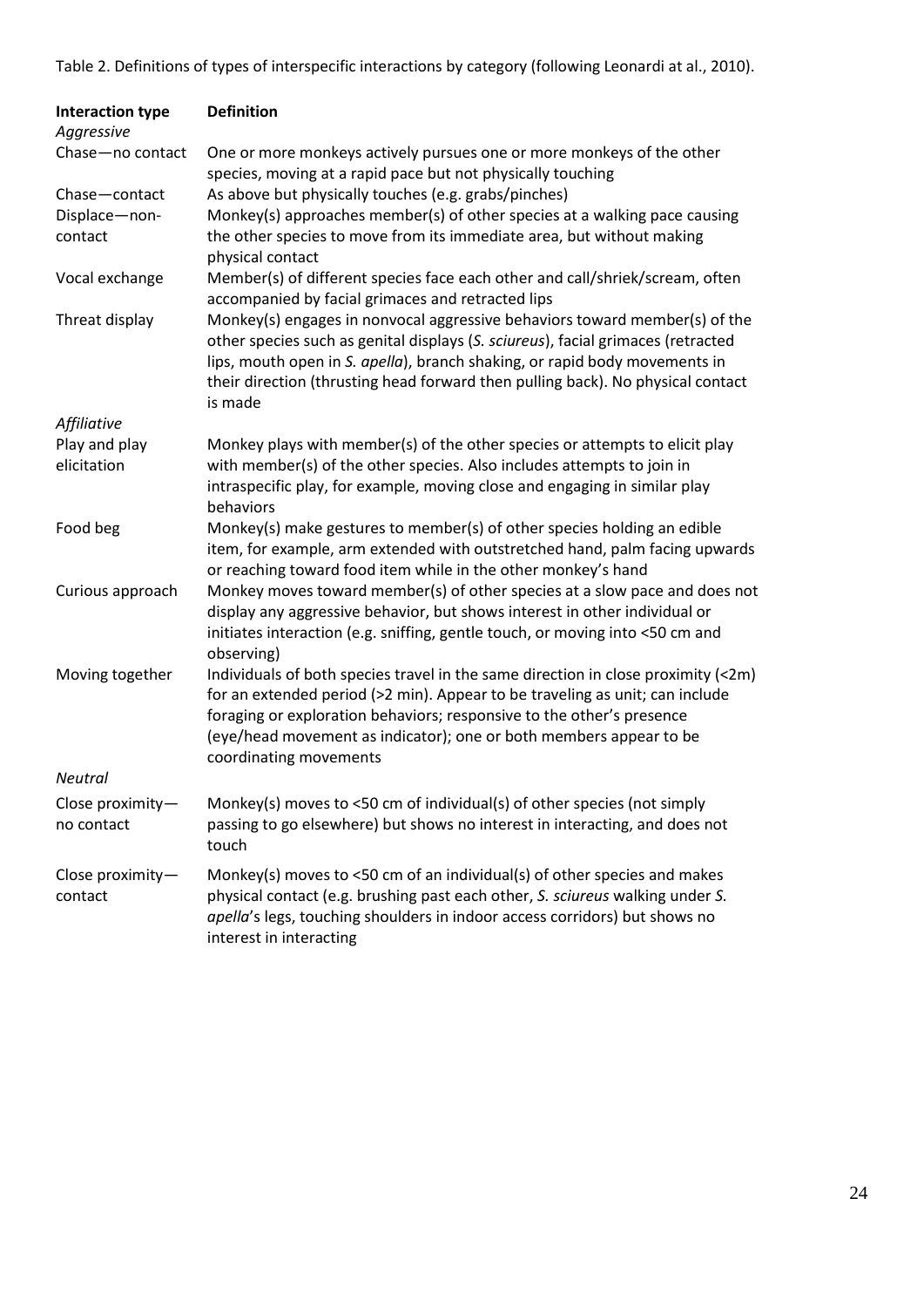Table 3. Definitions of the responses to, and reasons for, interspecific interactions (Leonardi at al., 2010).

| <b>Responses to</b><br>interaction | Definition (recipient and actor are different species)                                                                                                                                                                                                                                                                                                                   |  |  |  |
|------------------------------------|--------------------------------------------------------------------------------------------------------------------------------------------------------------------------------------------------------------------------------------------------------------------------------------------------------------------------------------------------------------------------|--|--|--|
| Vigilant-ignore                    | Recipient monkey(s) appears aware of behavior of the "actor" monkey(s) but<br>does not move from area or engage with other monkey; however continued<br>observations are made of "actor" monkey's activities                                                                                                                                                             |  |  |  |
| Approach                           | Recipient monkey(s) moves to <50 cm of "actor" monkey                                                                                                                                                                                                                                                                                                                    |  |  |  |
| Move away                          | Recipient monkey(s) retreats from actor monkey and the area they were<br>previously occupying. Includes moving short distances away (e.g. move 50 cm to<br>next branch) or leaving enclosure                                                                                                                                                                             |  |  |  |
| Move away then<br>return           | Recipient monkey(s) retreats from actor monkey and the area the recipient<br>monkey was previously occupying but returns within 2 min (but often<br>immediately)                                                                                                                                                                                                         |  |  |  |
| Aggression-no<br>contact           | Recipient monkey(s) behaves in an agonistic way toward the "actor" monkey,<br>moving into closer proximity and making threatening displays such as facial<br>threats and vocalizations, intense rapid movements toward another individual<br>which lead to displacement, or vigorous shaking of branches and vines. No<br>physical contact is made                       |  |  |  |
| Aggression-with<br>contact         | As above but with physical contact such as grabbing, pinching, pushing, or biting                                                                                                                                                                                                                                                                                        |  |  |  |
| Unconcerned                        | Recipient monkey(s) appear aware of behavior of the "actor" monkey(s) but                                                                                                                                                                                                                                                                                                |  |  |  |
|                                    | does not appear to be in any way adversely affected by their behavior,                                                                                                                                                                                                                                                                                                   |  |  |  |
|                                    | maintaining a relaxed position, often carrying on with previous behavior (e.g.                                                                                                                                                                                                                                                                                           |  |  |  |
|                                    | continuing with eating or playing, and not stopping to maintain vigilance), and                                                                                                                                                                                                                                                                                          |  |  |  |
|                                    | does not make any attempt to move away from area or actor monkey                                                                                                                                                                                                                                                                                                         |  |  |  |
| <b>Reasons for interactions</b>    |                                                                                                                                                                                                                                                                                                                                                                          |  |  |  |
| Food resource                      | Interaction occurs around a focus of edible items; interaction may be aggressive,<br>affiliative, or neutral                                                                                                                                                                                                                                                             |  |  |  |
| Territorial                        | Aggressive interactions over an area which is preferred by one species and which<br>the other species enters, for example, a group of S. sciureus moving onto the<br>branch in the S. apella enclosure which the S. apella preferentially use                                                                                                                            |  |  |  |
| Proximity                          | Interaction occurring involves close proximity (<50 cm)                                                                                                                                                                                                                                                                                                                  |  |  |  |
| Curious                            | Interaction appears to result from the interest shown by one species in<br>member(s) of the other species. The behaviors shown are investigative, for<br>example, sniffing or watching for extended periods of time. These are affiliative<br>interactions; there is no competition involved and the "actor" monkey behaves<br>in a purposeful but non-aggressive manner |  |  |  |
| Playful                            | Interactions are due to the energetic good-natured behavior of one or both<br>species. This often involves affiliative interactions (e.g. eliciting play) but the<br>occurrence of vigorous activity may also lead to an aggressive or neutral<br>interaction (e.g. collision)                                                                                           |  |  |  |
| Unintended                         | The actions of the "actor" monkey cause an interaction without the actor                                                                                                                                                                                                                                                                                                 |  |  |  |
|                                    | showing any signs of meaning to involve the other species, for example, the<br>actor steps on the tail of the recipient while looking in a focussed manner at<br>something else                                                                                                                                                                                          |  |  |  |
| Accustomed                         | The actor monkey and/or recipient monkey(s) are at ease in the presence of the                                                                                                                                                                                                                                                                                           |  |  |  |
| (relaxed/                          | other species, that is, they either behave toward the other species in a similar                                                                                                                                                                                                                                                                                         |  |  |  |
| comfortable)                       | way as they would toward a conspecific, or they continue behaving in the same<br>way despite the close proximity (<50 cm) of the other species. Can involve<br>neutral or affiliative interactions                                                                                                                                                                       |  |  |  |
| Frustration at                     | The actor monkey shows signs of irritation before the recipient monkey is                                                                                                                                                                                                                                                                                                |  |  |  |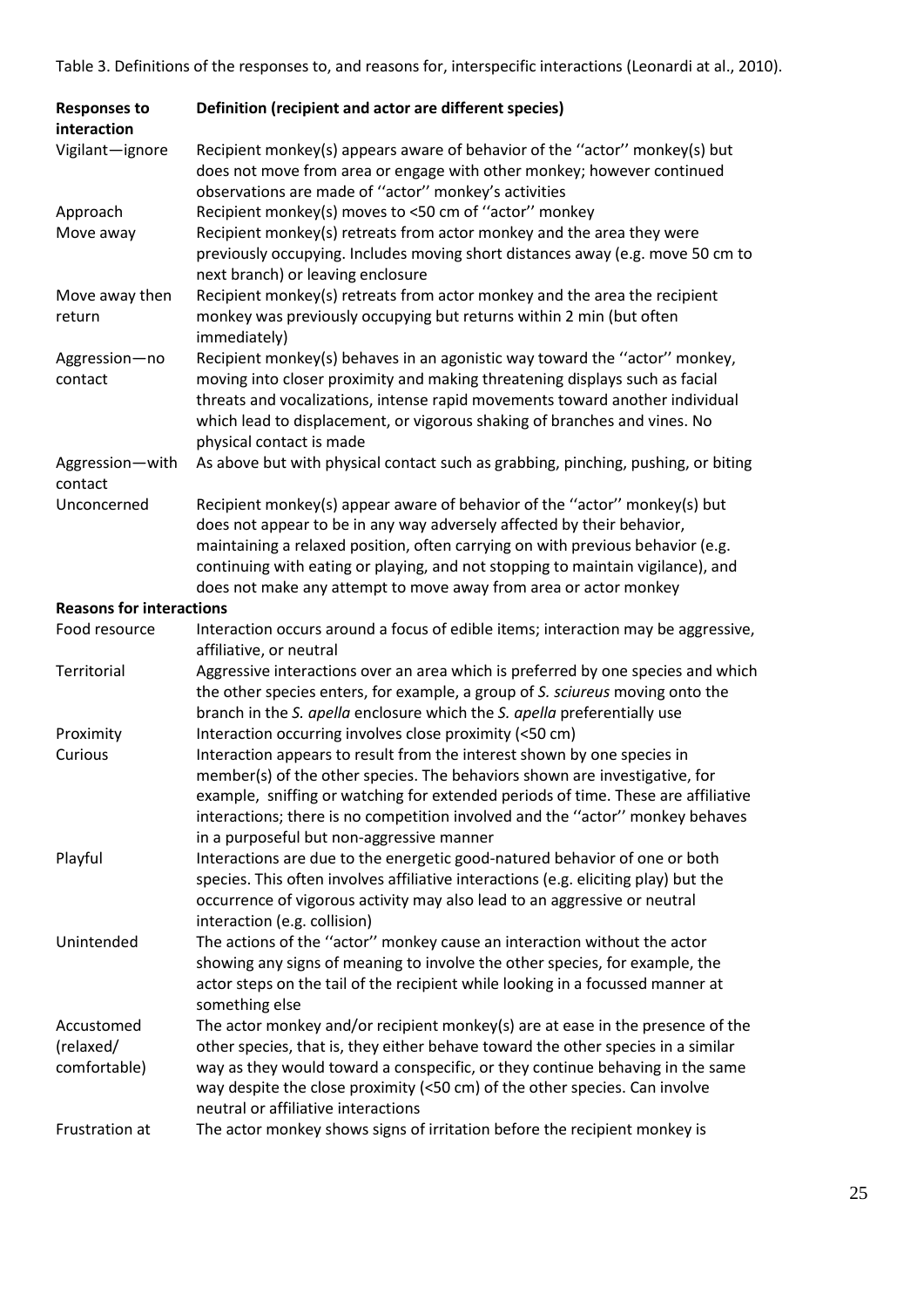| another             | involved, which leads to target an aggressive encounter between the two<br>species, for example, an intraspecific aggressive encounter closely followed by<br>an interspecific aggressive encounter                                                                                                                                                            |
|---------------------|----------------------------------------------------------------------------------------------------------------------------------------------------------------------------------------------------------------------------------------------------------------------------------------------------------------------------------------------------------------|
| Access to area      | The interaction occurs due to the actor monkey(s) attempting to move from one<br>place to another, for example, simultaneously passing through the exit holes to<br>the outdoor enclosure (small area)                                                                                                                                                         |
| Assert<br>dominance | The actor monkey behaves aggressively toward the recipient monkey, using<br>assertive postural behavior (e.g. arched back which appears to increase size, and<br>possibly also threatening facial expression) and there are not any other factors<br>apparent to cause the behavior (i.e. no food close by and not in a territory<br>preferred by one species) |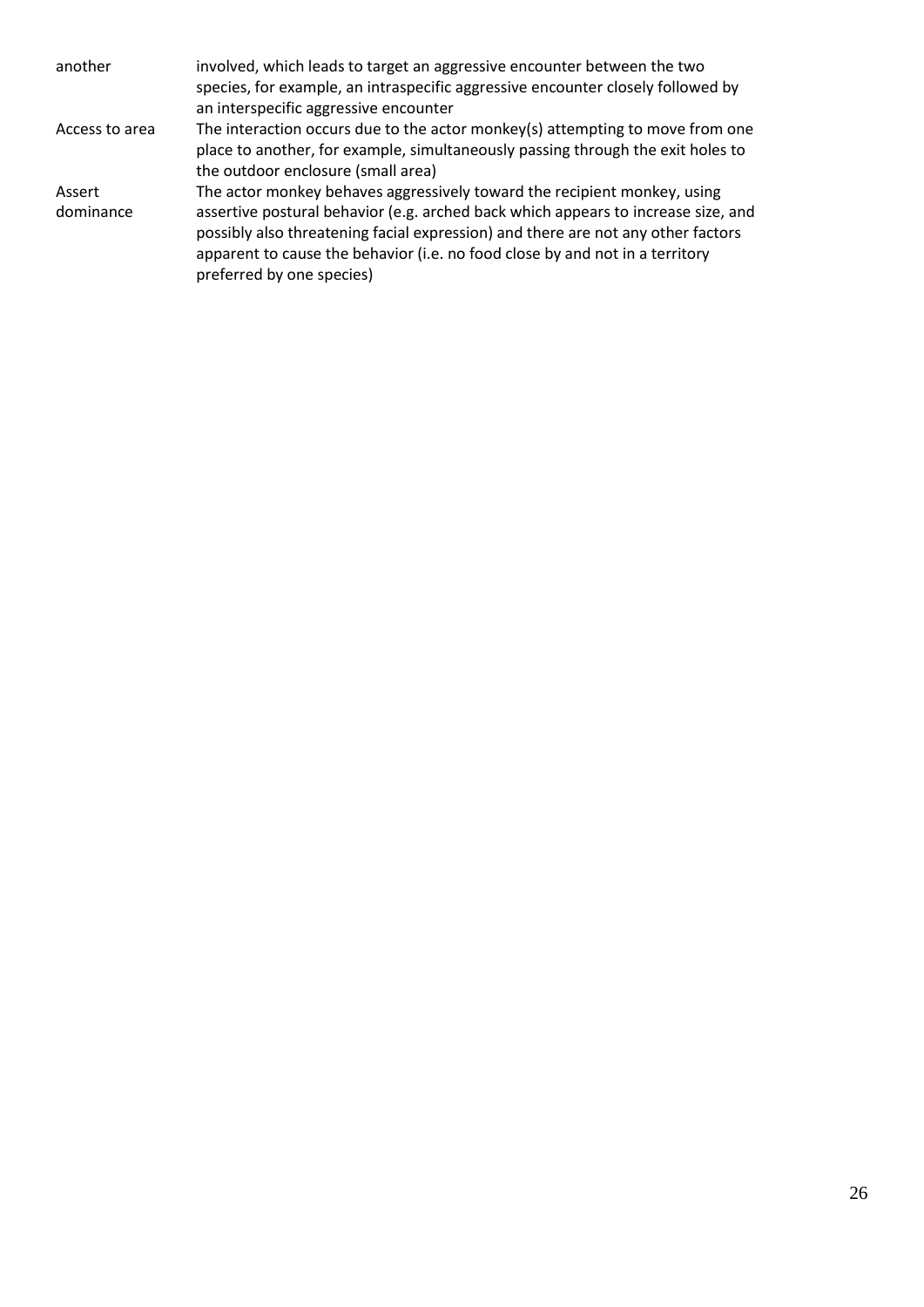Table 4. The types of interactions, responses to them and the reasons for their occurrence (with frequency of

occurrence). Single occasions of types of interactions are not included.

|                                                                  | <b>Aggressive</b>                                                                                                   | <b>Affiliative</b>                                                                                                                              | <b>Neutral</b>                                                                                                             |
|------------------------------------------------------------------|---------------------------------------------------------------------------------------------------------------------|-------------------------------------------------------------------------------------------------------------------------------------------------|----------------------------------------------------------------------------------------------------------------------------|
| Type of<br>interaction<br>2008 Phase 1                           | displace non-contact (n=15)<br>vocal exchange (n=7)                                                                 | curious approach (n=12)<br>play $(n=7)$                                                                                                         | close proximity-no contact (n=29)<br>close proximity-with contact (n=3)                                                    |
| 2008 Phase 2                                                     | displace non-contact (n=4)<br>vocal exchange(n=4)                                                                   | curious approach (n=8)<br>moving together (n=6)<br>food beg $(n=3)$<br>$play(n=3)$                                                              | close proximity-no contact (n=10)<br>close proximity-with contact (n=3)                                                    |
| 2009                                                             | chase no contact (n=13)<br>displace non-contact (n=6)<br>vocal exchange (n=4)                                       | curious approach (n=9)<br>play $(n=2)$                                                                                                          | close proximity-no contact (n=10)                                                                                          |
| 2010                                                             | chase contact (n=9)<br>chase no contact (n=5)<br>threat display (n=3)                                               | play $(n=7)$<br>curious approach (n=4)                                                                                                          | close proximity-no contact (n=17)                                                                                          |
| <b>Response to</b><br>interaction<br>2008 Phase 1                | move away ( $n=16$ )<br>move away then return (n=7)                                                                 | approach (n=13)<br>unconcerned (n=11)                                                                                                           | unconcerned (n=18)<br>vigilant ignore (n=4)                                                                                |
| 2008 Phase 2                                                     | move away (n=4)<br>vocalization (n=4)                                                                               | unconcerned (n=17)<br>approach (n=5)<br>move away then return ( $n=2$ )                                                                         | unconcerned (n=13)<br>move away then return (n=3)<br>move away $(n=2)$                                                     |
| 2009                                                             | move away ( $n=18$ )<br>vocalization (n=3)<br>move away then return(n=2)                                            | move away $(n=5)$<br>unconcerned (n=2)<br>aggression-no contact (n=2)<br>play $(n=2)$                                                           | move away $(n=11)$                                                                                                         |
| 2010                                                             | move away $(n=11)$<br>aggression - no contact (n=3)<br>aggression - with contact (n=2)                              | move away $(n=7)$<br>unconcerned (n=5)                                                                                                          | unconcerned (n=14)<br>move away $(n=4)$                                                                                    |
| <b>Reason for</b><br>interaction<br>2008 Phase 1<br>2008 Phase 2 | territorial (n=9)<br>assert dominance (n=8)<br>food resource (n=7)<br>assert dominance (n=2)<br>food resource (n=4) | curious ( $n=15$ )<br>playful (n=7)<br>food resource (n=5)<br>curious (n=5)<br>playful (n=5)<br>food resource (n=7)<br>relaxed/comfortable(n=8) | accustomed (n=12)<br>curious (n=8)<br>relaxed/comfortable (n=7)<br>food resource (n=5)<br>playful (n=4)<br>curious $(n=2)$ |
| 2009                                                             | territorial (n=18)<br>food resource (n=4)                                                                           | curious (n=9)<br>playful (n=2)                                                                                                                  | access to area (n=9)                                                                                                       |
| 2010                                                             | territorial (n=6)<br>assert dominance (n=4)<br>food resource (n=2)<br>proximity (n=2)                               | curious ( $n=3$ )<br>playful (n=7)<br>food resource (n=3)                                                                                       | relaxed/comfortable (n=4)<br>food resource (n=8)<br>access to area (n=2)<br>unintended (n=4)                               |